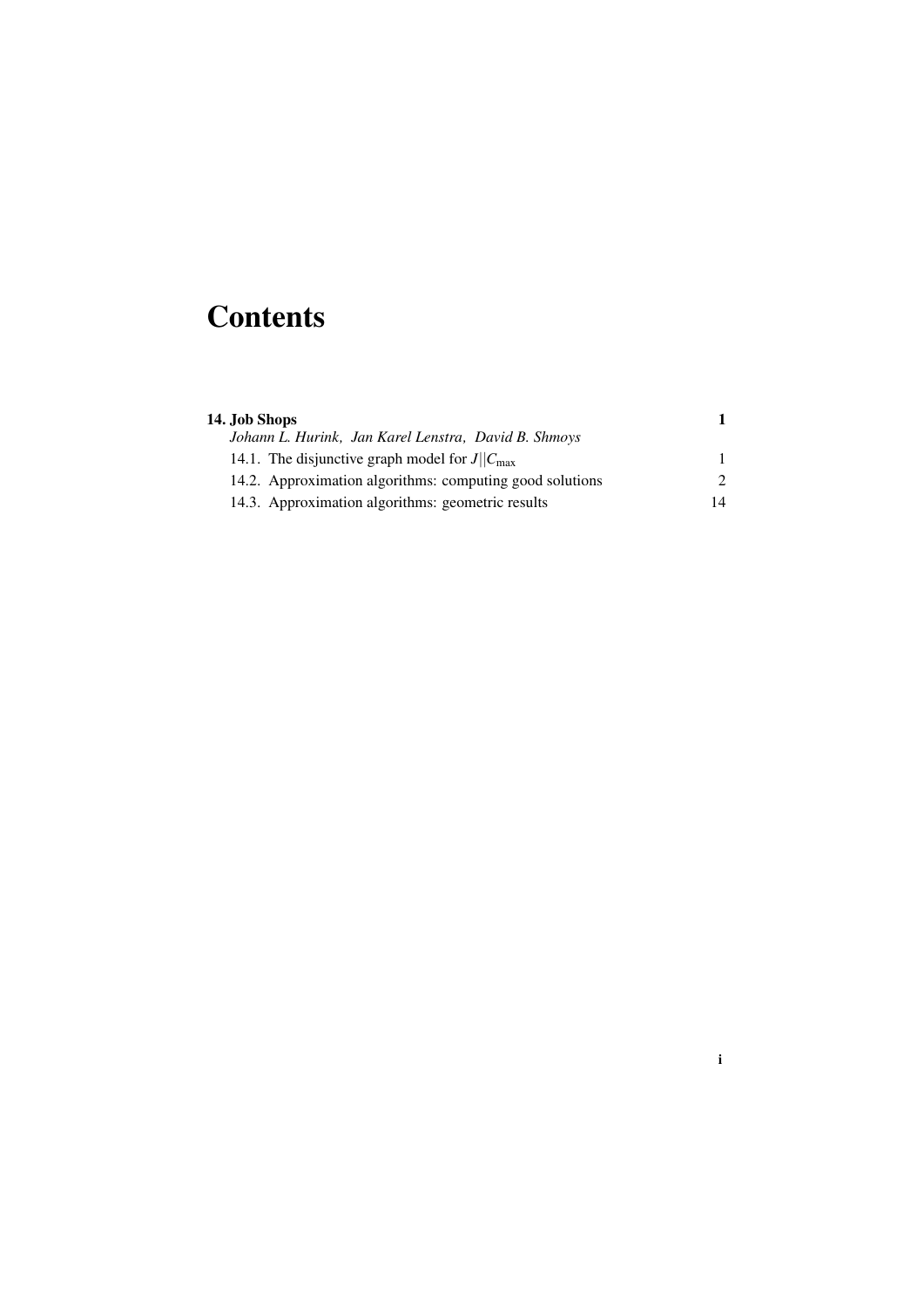# 14 Job Shops

Johann L. Hurink *Twente University*

Jan Karel Lenstra *Centrum Wiskunde & Informatica*

David B. Shmoys *Cornell University*

## 14.1. The disjunctive graph model for  $J||C_{\text{max}}$

In the job shop scheduling problem, each job  $J_i$  consists of a chain of operations (i.e., an ordered sequence of operations), where each operation is specified to be processed on a particular machine for a specified length of time (without interruption). Each machine can process at most one operation at a time. For  $J||C_{\text{max}}$ , the objective is to minimize the makespan, that is, the time by which all jobs are completed.

The above description does not reveal much of the structure of this problem type. An illuminating problem representation is provided by the *disjunctive graph model* due to Roy & Sussmann [1964].

Given an instance of  $J||C_{\text{max}}$ , the corresponding disjunctive graph is defined as follows. For every operation  $O_{ij}$ , there is a vertex, with a weight  $p_{ij}$ . For every two consecutive operations of the same job, there is a (directed) arc. For every two operations that require the same machine, there is an (undirected) edge. Thus, the arcs represent the job precedence constraints, and the edges represent the machine capacity constraints.

The basic scheduling decision is to impose an ordering on a pair of operations on the same machine. In the disjunctive graph, this corresponds to orienting the edge in question, in one way or the other. A schedule is obtained by orienting all of the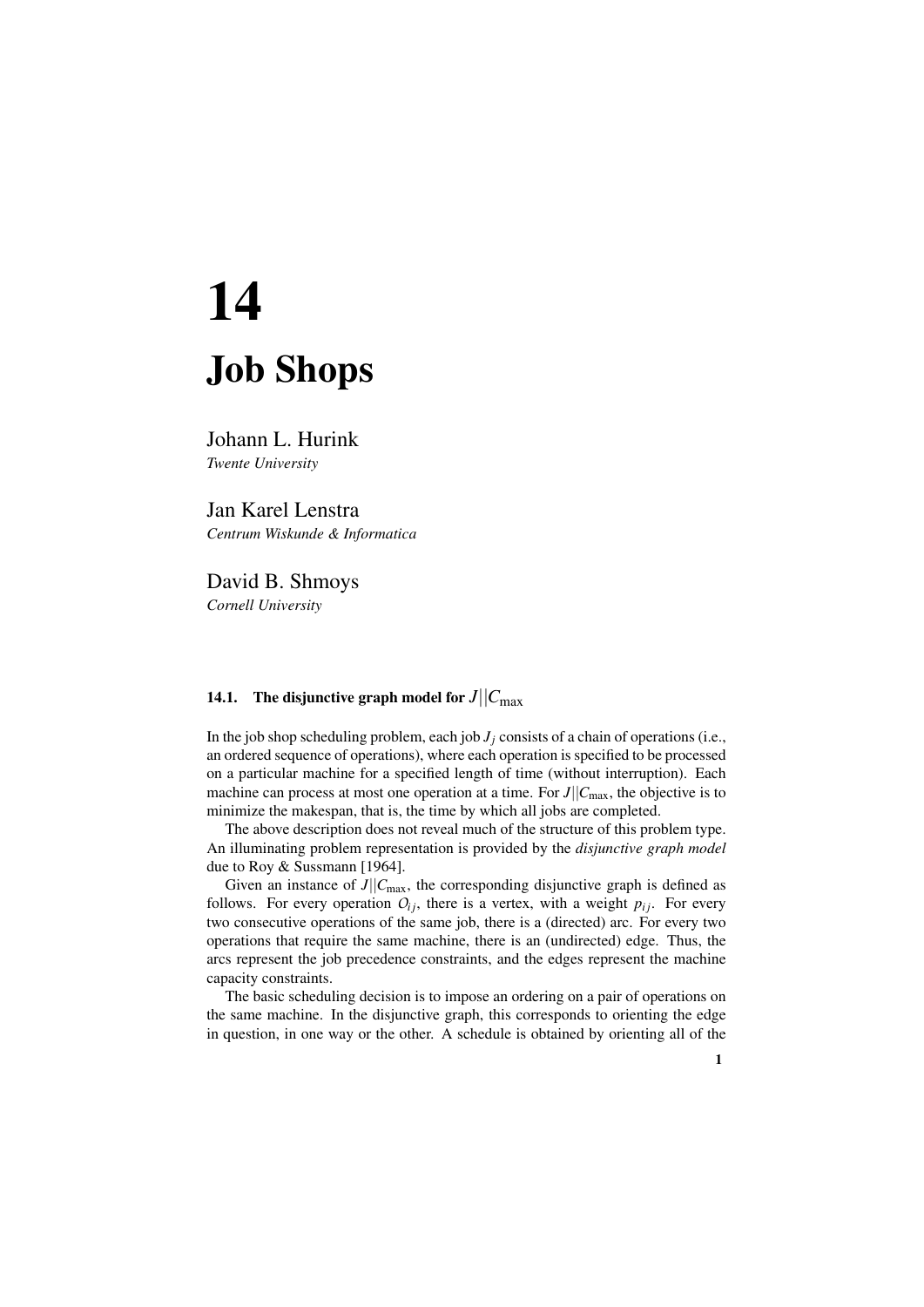

### Figure 14.1. Job shop scheduling problem. (a) Instance. (b) Instance, represented as a disjunctive graph. (c) Feasible schedule, represented as an acyclic directed graph.

edges. The schedule is feasible if the resulting directed graph is acyclic, and its length is obviously equal to the weight of a maximum weight path in this graph.

The job shop scheduling problem has now been formulated as the problem of finding an orientation of the edges of a disjunctive graph that minimizes the maximum path weight. We refer to Figure 14.1 for an example.

#### 14.2. Approximation algorithms: computing good solutions

In this section we deal with the second class of approaches mentioned in Chapter 2 to cope with NP-complete problems: we present heuristic methods to solve the job shop problem. These methods enter the scene if the computation time to get solu-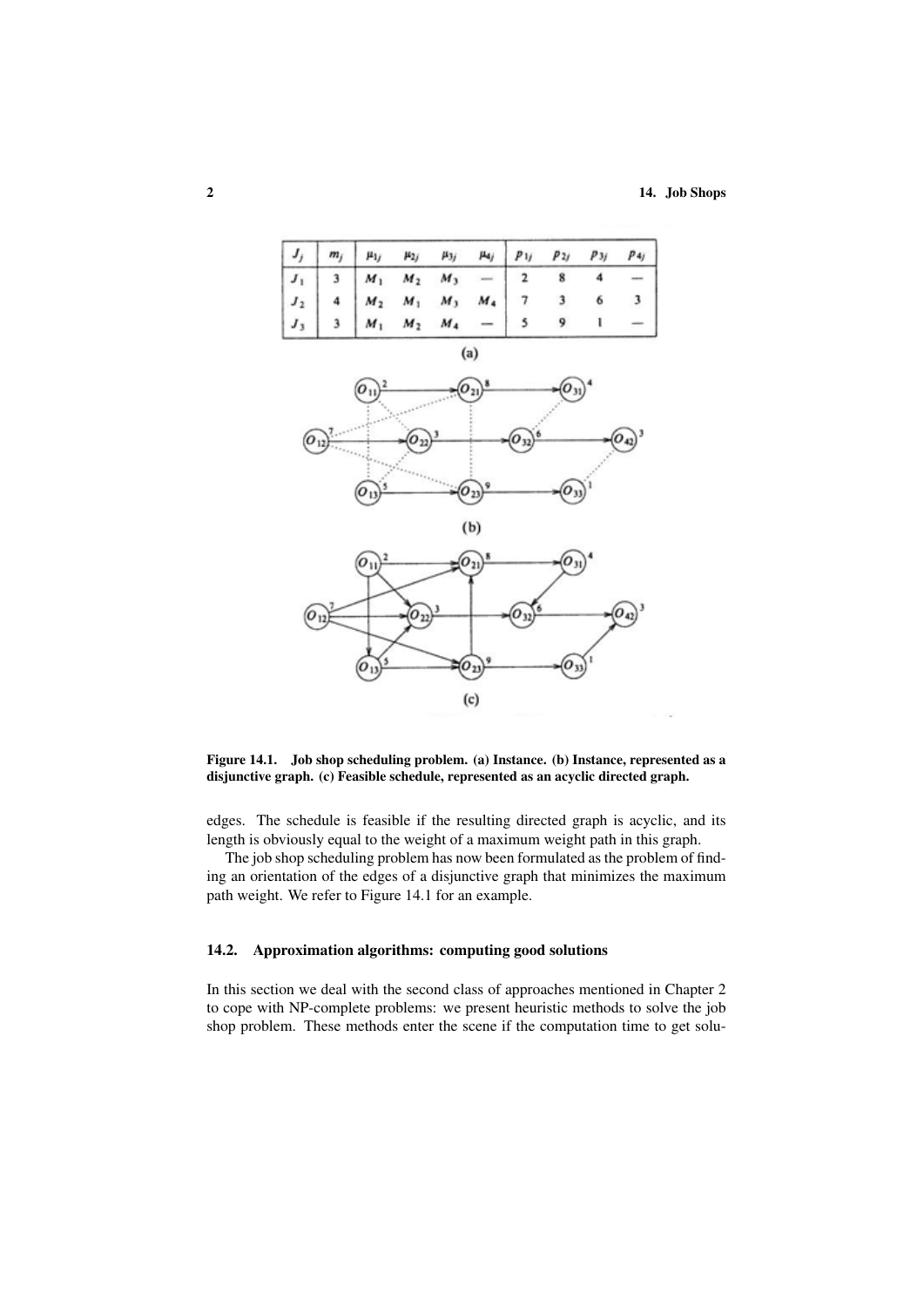tions is limited or the instances to be considered get larger. In both cases, branchand-bound methods may fail. Depending on the available time or the size of the instances, simple constructive heuristics or more time consuming iterative methods may be used. The main focus of this section lies on the second class of heuristics. Starting from an initial solution achieved e.g., by a constructive heuristic, the iterative methods change the given solution slightly and repeat this process iteratively hoping that finally a good solution results. Based on the iterative process (searching) and the restriction to slight changes (local), these methods are called *local search* methods. The local search approaches presented here for the job shop problem work very well in practice, although they give no proven performance guarantee. However, getting approximation methods with a proven performance guarantee for the job shop problem is limited. Since it has been proven that determining whether or not a schedule of length  $\leq$  4 exists is NP-complete, it follows that the problem of finding an approximation algorithm with a performance guarantee better than  $\frac{5}{4}$  is NP-hard.

This section is organized as follows. In the following subsection we will give a brief description of constructive heuristics for the job shop problem. In addition to their value as stand alone methods, these methods can be used to calculate initial solutions for local search procedures, which form the contents of Subsection 14.2.2. Finally, in Subsection 14.2.3 some implementational issues are discussed.

#### 14.2.1. Constructive methods

In this part we concentrate on constructive heuristics for the job shop problem. In addition to simple methods based on priority rules, we also discuss a more elaborate method called *shifting bottleneck* procedure.

As mentioned in Section 14.1, the main scheduling decision is to define processing orders on the machines leading to complete orientations. Given such a complete orientation, by longest path calculations we obtain a corresponding schedule in which an operation starts at the time where either its job or machine predecessor is finished or, if both do not exist, at time 0. Schedules that have this property (no operation can start earlier without changing at least one machine order) are called *semi-active* schedules. Two important subclasses of the semi-active schedules are the *active* schedules and the *non-delay* schedules. The first class contains only schedules (complete orientations) where it is not possible to start an operation earlier without delaying the start of another operation. The second class is a subset of the first and contains only schedules where a machine may be idle only if no jobs are available for processing. Whereas the set of active schedules is still a dominating set (i.e., it contains at least one optimal schedule), optimal schedules do not have to be a non-delay schedules (see Exercise 14.1).

Most of the priority driven heuristics for the job shop problem generate active or non-delay schedules. The basic principle of all these methods is the same and can also be found in the method to calculate upper bounds within branch-and-bound procedures: iteratively repeat the following steps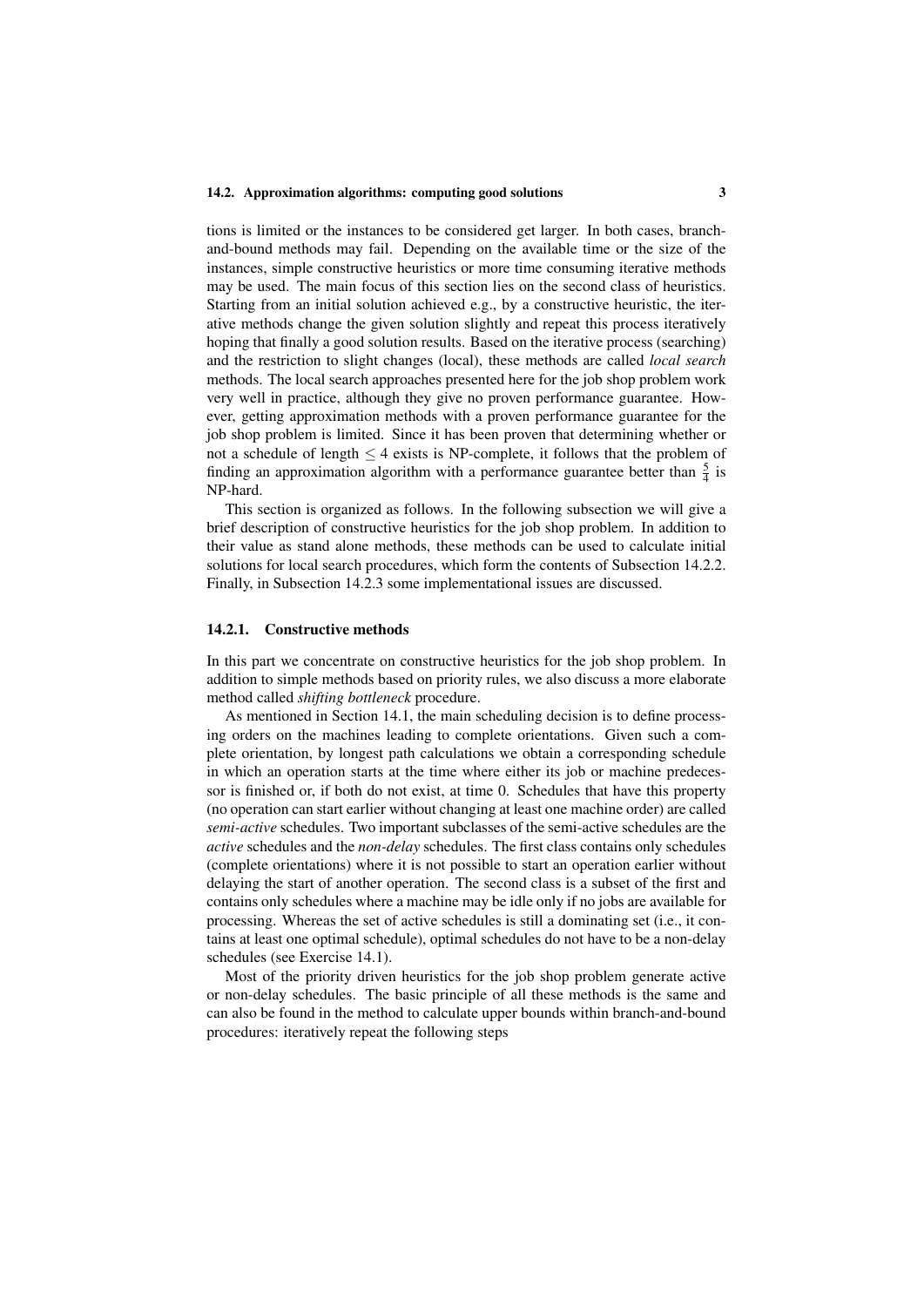- 1. estimate the set *C* of operations for which the job predecessors have already been scheduled,
- 2. select an operation in *C* and schedule it next on its machine.

Thus, in each iteration one operation is added to the given partial schedule as the last operation on its machine. In principle, Step 2 is always realized as follows:

2.1 determine a subset  $\overline{C} \subset C$ ,

2.2 select an operation from  $\bar{C}$  using a priority rule.

Depending on the realization of these two sub-steps, different constructive heuristics result. The priority rules in Step 2.2 may be simple rules like shortest processing time (SPT), longest processing time (LPT), longest remaining processing time (LRPT) etc., or may be more complex rules depending on a lower bound for the makespan assuming that the given operation is scheduled next. The selection of the subset  $\overline{C} \subset C$  in Sub-step 2.1 may be realized in three different ways:

- Select  $\bar{C}$  as the subset of operations from C that can start earliest (i.e., all operations in  $\bar{C}$  can start at the same time if added to the current partial schedule and no other operation from *C* can start earlier). In this case no idle time on machines occurs if operations are available for processing and, thus, the resulting schedule is a non-delay schedule.
- Let *u* be an operation from *C* that finishes earliest if added to the current partial schedule and let *i* be the machine on which *u* has to be scheduled. Select  $\overline{C}$ as the subset of operations from *C* that have to be scheduled on machine *i* and can start before *u* would finish.

In this case, no operation can be processed earlier without delaying another operation and, thus, the resulting schedule is an active schedule.

• Select the complete set *C* (i.e.,  $\bar{C} = C$ ). In this case the resulting schedule will be a semi-active schedule.

From a theoretical point of view, the second choice is preferable since the set of nondelay schedules generated by the first choice in general does not have to contain an optimal schedule and since the additional solutions that can be generated by the third choice give no further improvements. However, the first and third choice reflect the way planning in production plants is often carried out.

A more elaborate constructive heuristic for the job shop problem is the *shifting bottleneck heuristic* (SBH). In the remainder of this subsection we describe its basic version.

The basic idea of the SBH is to schedule the *m* machines one by one. In each stage the disjunctions belonging to a specific machine are fixed taking into account the selections already made for scheduled machines. Furthermore, at the end of each stage, the partial schedule belonging to the fixed machines is re-optimized (see Figure 14.2 for the basic structure of SBH).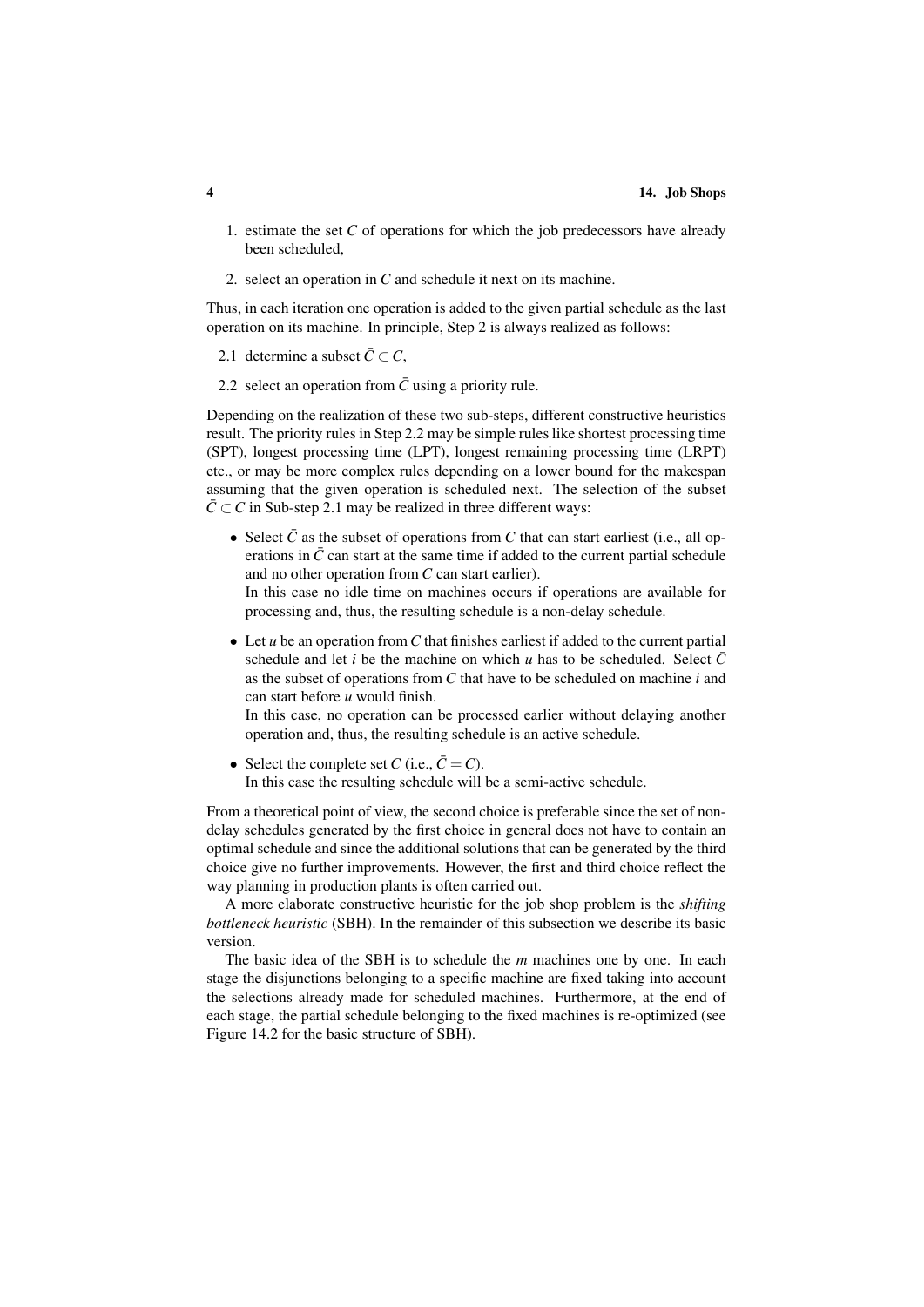$M := \{M_1, \ldots, M_m\}; M_0 := \emptyset;$ REPEAT choose a machine *M<sup>i</sup>* from *M*; fix precedence relations for *M<sup>i</sup>* ; *M* := *M* \ {*M*<sub>*i*</sub>}; *M*<sub>0</sub> := *M*<sub>0</sub> ∪ {*M*<sub>*i*</sub>}; re-optimize machines from *M*0; UNTIL  $M = \emptyset$ .

#### Figure 14.2. Basic Structure of the Shifting Bottleneck Heuristic

The choice of the machine to be fixed next, the scheduling of this machine, and the re-optimization all rely on the same process: given a partial schedule via fixed disjunctions for a subset of machines, analyze the situation on a specific machine. The fixed disjunctions lead to earliest possible start times (release dates) and minimal delivery times (which can be transformed into due dates, see Chapter 3) for the operations to be scheduled on the specified machine. The resulting problem is a single-machine head-body-tail problem, for which an efficient branch-and-bound method exists to determine the minimal maximum lateness. The machine to be fixed next is chosen to be the machine with the largest maximum lateness of the headbody-tail problem (i.e., the bottleneck machine). On this machine, the disjunctions are fixed according to the optimal solution of the head-body-tail problem. For the re-optimization, the fixed machines (machines from  $M_0$ ) are treated consecutively by first removing their fixed disjunctions and then rescheduling them according to the optimal solution of the head-body-tail problem that results after dropping the given schedule on the machine.

The SBH is a effective heuristic for the job shop problem originally developed by Adams, Balas and Zawack [1988]. Later on, several variants of the method and integrations of the method in other heuristics have been presented. The variations mainly differ in the way how the re-optimization is organized. Finally, it is worthwhile to mention that the basic structure of SBH also can be used to solve generalizations of the job shop problem.

#### 14.2.2. Local search

The methods presented in the previous subsection basically construct one feasible solution. However, as in the re-optimization step of SBH, it may be worthwhile to change this solution somehow and achieve other, hopefully better, feasible solutions. Local search methods form an important and widely used class of such approaches. For an overview of the literature on local search, we refer to Aarts and Lenstra [1997] and Osman and Laporte [1996].

In the following we first give a general overview of these methods and, afterwards, show how they can be adopted to the job shop problem.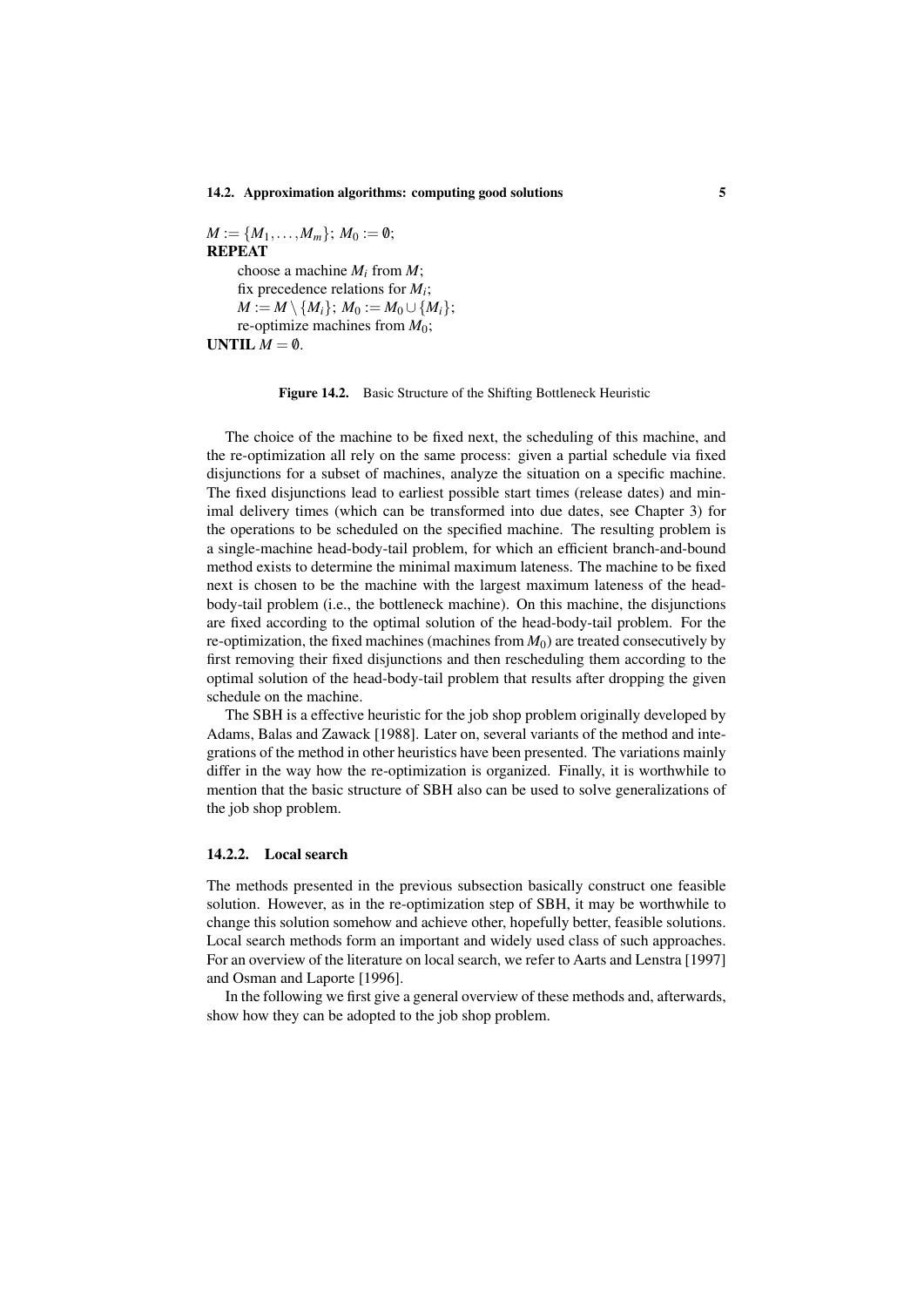choose an initial solution  $s \in S$ ; REPEAT choose a solution  $s' \in N(s)$ ;  $s := s'$ ; UNTIL stopping criteria.

#### Figure 14.3. Basic Structure of Local Search

General overview. Local search methods form a generic class of heuristics. Generally speaking, local search methods iteratively move through the set of feasible solution. Based on the current and maybe previously visited solutions, a new solution is chosen. The choice of the new solution is restricted to solutions that are somehow close to the current solution (in the 'neighborhood' of the current solution).

Looking at the general structure of local search, we may conclude that one of the basic ingredient of local search is the *neighborhood*. The neighborhood determines in an essential way how the search process will behave. To define a neighborhood on a set *S* of feasible solutions, we have to specify a corresponding set of *neighbors N*(*s*) ⊂ *S* for each solution *s* ∈ *S*. In principle, these sets *N*(*s*) may be arbitrary subsets of *S*. However, following the idea of local search, these solutions should be somehow 'similar' to *s*. A systematic way of defining neighborhoods is to specify a set *OP* of *operators op* :  $S \rightarrow S$  which perturb solutions in some way. In this case, the set of neighbors of a solution *s* is defined by  $\mathcal{N}(s) = \{ op(s) | op \in OP \}.$ 

Using the notion of neighborhoods, the basic structure of local search is given in Figure 14.3. This basic local search algorithm may be made concrete in various ways. Depending on the method of choosing solutions from the neighborhood of the current solution and the way in which the stopping criteria are defined, we get different local search methods.

A very intuitive and natural way to make concrete the choice of a solution from the neighborhood of the current solution and the stopping criteria in the algorithm of Figure 14.3 is to make in each step locally the best choice and to stop if this does not lead to an improvement. This method is called *iterative improvement* and has its roots in the year 1958. Its main characteristic is that it stops if a local optimum with respect to the given neighborhood has been reached. Generally, this local optima depends on the chosen initial solution and no information is available on how much the quality of this solution differs from that of the global optimum.

It took until the mid-1980s before alternative local search methods were developed that did not terminate at the first local optimum. The first method of this type was *simulated annealing*. This method has two stochastic elements. First, a solution is chosen from the set of neighbors of the current solution according to some given distribution (each neighbor usually has the same probability). Afterwards, depending on the difference between the objective values of the chosen and the current solution, it is decided whether we move to the chosen solution or stay with the current solution. If the chosen solution has a better objective value, we always move to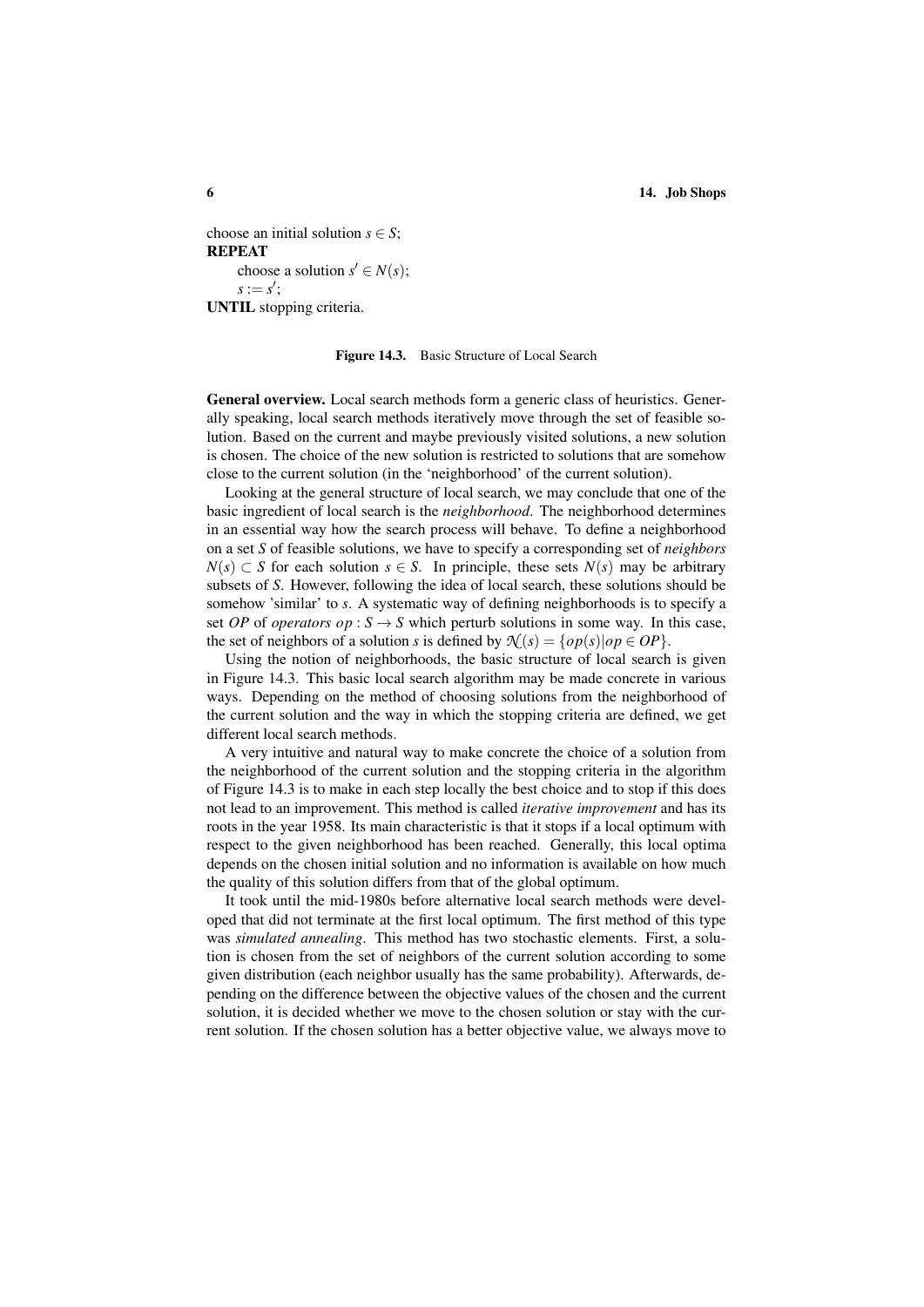this solution. Otherwise, we move to this solution with a probability that depends on the difference between the two objective values. More precisely, if *s*<sup>1</sup> denotes the current solution and  $s_2$  the chosen solution, we move to  $s_2$  with probability

$$
p(s_1, s_2) = e^{\min\{c(s_1) - c(s_2), 0\}/c},\tag{14.1}
$$

where  $c(s)$  denotes the objective value of a solution *s*. The parameter *c* is a positive control parameter that decreases with increasing number of iterations and converges to 0. This has the effect that the probability of moving to a solution with larger objective value decreases in the course of time and that, finally, almost only improving solutions are accepted. Furthermore, the probability (14.1) has the property that large deteriorations of the objective function are accepted with lower probability than small deteriorations. Under certain conditions for the neighborhoods and the way in which the control parameter  $c$  is decreased, it is possible to prove that simulated annealing is asymptotically an optimization algorithm. The proof is based on results on Markov chains.

Another local search method that allows nonimproving moves is the *tabu search* method. Its central idea is to deterministically guide the local search and to use information from the past to avoid cycling. The most straightforward realization of this idea is to always choose the best solution from the neighborhood (steepest descent or, if no descent is possible, mildest ascent), but to reduce the neighborhood by all solutions already visited. However, for practical reasons it is not possible to keep track of all solutions already visited and, thus, the process of reducing the set of neighbors is realized in a different way. Generally, the search for the next solution *s*<sup> $′$ </sup> ∈ *N*(*s*) is restricted to a subset *N<sub>red</sub>* ⊂ *N*(*s*), whereby either a set of operators from *OP* or solutions with certain properties are forbidden (tabu). These restrictions vary in time and are chosen so that it is not possible to revisit a certain solution within a given number of iterations. More precisely, depending on the last *k* moves, a set of operators or a set of properties is defined as tabu. Since by this approach not only already visited solutions but also other solutions may be excluded from the search process, so-called *aspiration criteria* are used to overrule the tabu status of a solution. A simple aspiration criterion is that a solution has a better objective value than the best solution found thus far (such a solution has not been visited before and, thus, should not be tabu). However, more elaborate aspiration criteria can also be used.

Another type of solution approaches to solve combinatorial optimization problems is given by *genetic algorithms*. These methods are based on principles from population genetics and the theory of evolution. Roughly speaking, genetic algorithms start with some subset of feasible solutions (a population) and iteratively replace the current population by a next population. Thus, in principle, genetic algorithms are local search methods on subsets of solutions.

The process of building new populations is organized by two main operators. The first is called *mutation* and is applied with some given probability to each solution of the current population. A mutation changes the given solution slightly. Mostly, there are several alternatives in changing the solution and the choice for one of them is done randomly. Thus, a mutation is nothing but a random selection of one solution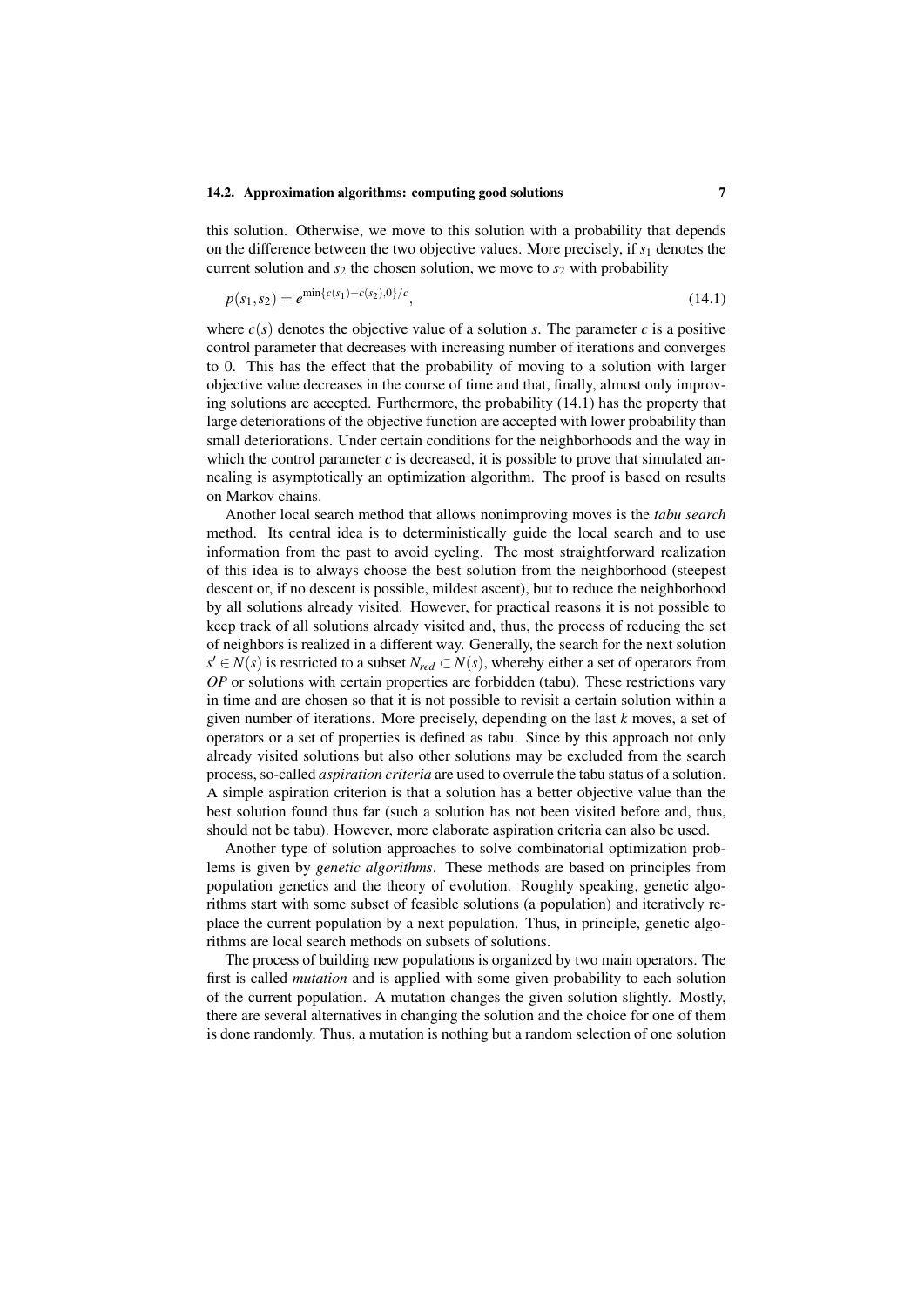in the neighborhood of the given solution, whereby the neighborhood is defined by the possible changes mutations can perform. The second operator is called *recombination*. Recombination is used to produce a subset of new solutions (offsprings). To achieve this goal, pairs of solutions (parents) are selected from the current population and for each pair two new solutions (children) are constructed by 'shuffling' the given solutions. Again, there are several ways of shuffling solutions and the choice between these alternatives will be done randomly. For selecting pairs of solutions the quality of the solutions (objective values) plays an important role. Often, the parents are selected randomly using a distribution on the current population that depends on the quality of the solutions.

After applying mutations and recombinations a new population has to be determined. This new population will be a subset of the union of the population after mutation and the set of new solutions resulting from recombination. It is often chosen as the subset of the *k* best solutions, where *k* denotes the cardinality of the population.

Application to the job shop problem. One main step for applying local search to a job shop problem is to decide on the underlying neighborhood. Most of the commonly used neighborhoods rely on the representation of solutions by complete orientations and change the orientation of one or more edges. In this context, two properties are helpful:

- reversing the orientation of an edge on a critical path of a feasible solution leads again to a feasible solution (see Exercise 14.2),
- only changes that effect the first or last operation of a block have the potential to lead to an improving solution.

The first property gives a sufficient condition to get feasible neighbors and the second indicates which solutions are non-promising with respect to the objective value. However, due to the nature of local search even a bad solution with respect to the objective value may be a good solution for the further search process. Furthermore, the given sufficient condition on feasibility may be much too restrictive for the search. Therefore, only a few of the following neighborhoods rely completely on these properties.

- $\bullet$  the critical path interchange neighborhood  $N_{inter}^{CP}$  $N_{inter}^{CP}$  allows the interchange of two adjacent operations of a block on the critical path (i.e., the reversion of the corresponding edge) and, thus, is based on the first property.
- the end-of-block interchange neighborhood *N end*−*block inter*

*N*<sup>end−block</sup> is a sub-neighborhood of *N*<sup>CP</sup><sub>inter</sub>, where only the interchange of the first two operations or the last two operations of a block are allowed. This reduction is based on the second property, since the interchange of two internal adjacent operations of a block cannot lead to an improved solution.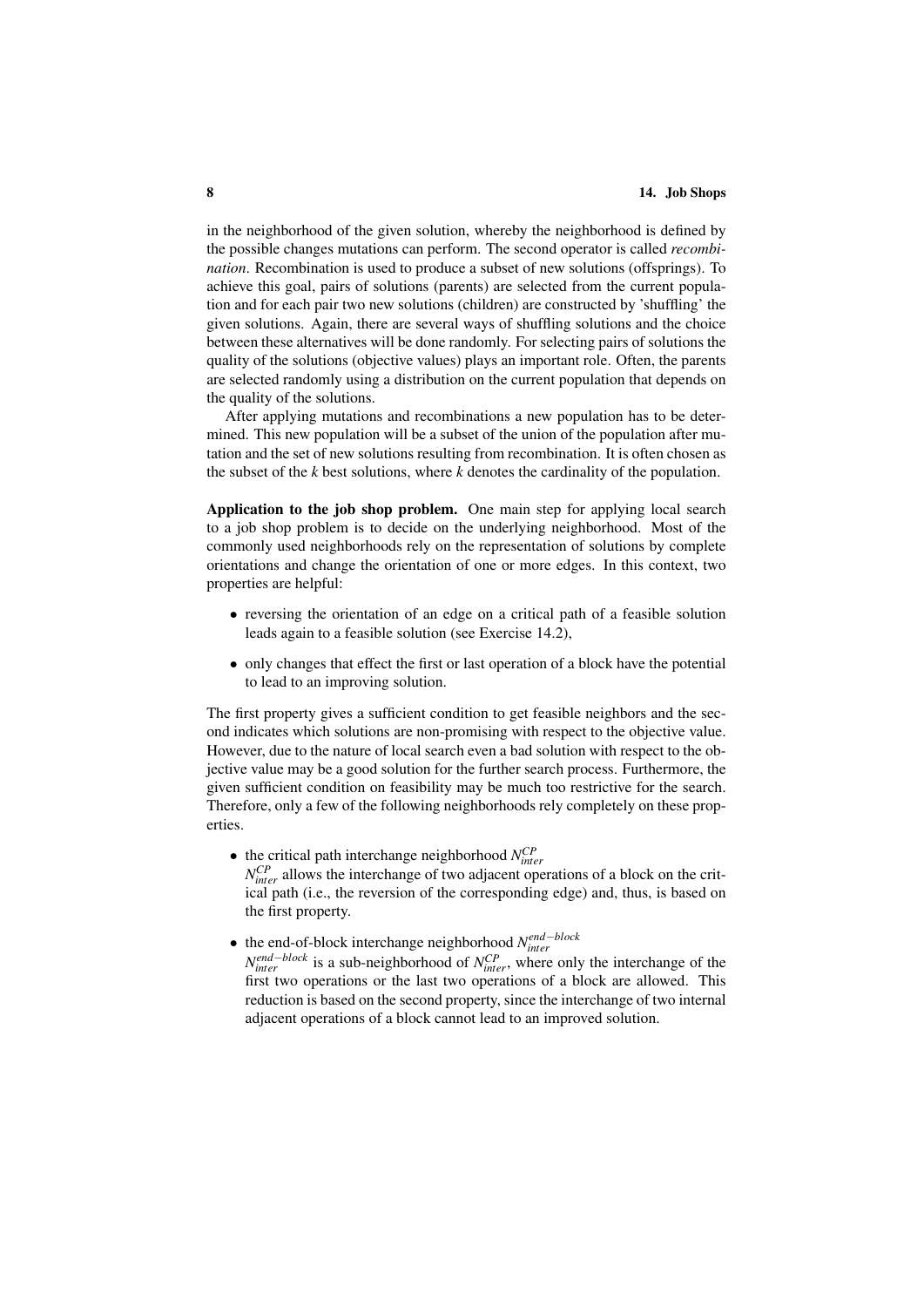• the critical path permutation of three neighborhood *N CP* 3−*perm*

 $N_{3-perm}^{CP}$  is an extension of  $N_{inter}^{CP}$  and considers, in addition to the interchange of two adjacent operations of a block, the effect if after this interchange the machine predecessor or machine successor is interchanged with the two operations. More precisely, for four consecutive operations  $p, v, w, s$  on machine with *v*,*w* lying on a critical path, the following sequences are considered as neighbors if they lead to a feasible solution:  $(p, w, v, s)$ ,  $(w, p, v, s)$ ,  $(w, v, p, s)$ , (*p*,*w*,*s*, *v*), and (*p*,*s*,*w*, *v*).

- the end-of-block permutation of three neighborhood *N end*−*block* 3−*perm* Again,  $N_{3-perm}^{end-block}$  is the sub-neighborhood of  $N_{3-perm}^{CP}$ , where only neighboring operations *v*,*w* are considered which are the first two operations or the last two operations of a block.
- the shift to the end of a block neighborhood  $N_{shift}^{block}$

 $N_{shift}^{block}$  allows a shift of an operation of a block immediately in front of or after the other operations of its block, provided that the resulting solution is feasible. Otherwise, the operation is moved as far as possible to the beginning or end of the block resulting still in a feasible solution. Again, this neighborhood is based on the second property.

• the shift on the same machine neighborhood  $N_{shift}^{machine}$ 

 $N_{shift}^{machine}$  executes shifts for two operations *v*, *w* occurring on a critical path and scheduled on the same machine. If  $\nu$  is scheduled before  $w$  on the critical path, shifting *v* directly after *w* and shifting *w* directly before *v* are possible neighbors. However, if both the machine predecessor of *v* and the machine successor of *w* are on the critical path, the resulting neighbor cannot improve the current solution (see Exercise 14.3) and is not included in the neighborhood.

• the end-of-block three interchange neighborhood *N end*−*block* 3−*inter*

The basic idea of this neighborhood is the same as for  $N_{inter}^{end-block}$ . However, under certain conditions, not only the two adjacent operations *v*,*w* are interchanged but also the job successor of the first operation (*v*) is interchanged with its machine successor and one of the job predecessors of the second operation (*w*) is interchanged with its machine predecessor.

- the shifting bottleneck neighborhood *NSBH* A neighbored solution for  $N_{SBH}$  is obtained by removing all orientations on a machine with at least one operation on a critical path and replacing them by any other orientation leading to a feasible solution.
- $\bullet$  the several machine shifting bottleneck neighborhood  $N_{SBH}^{several}$ In contrast to  $N_{SBH}$ , not only the orientation on one machine but the orientations on *m*−*t* machines are replaced for this neighborhood (*t* is a small number depending on *m*).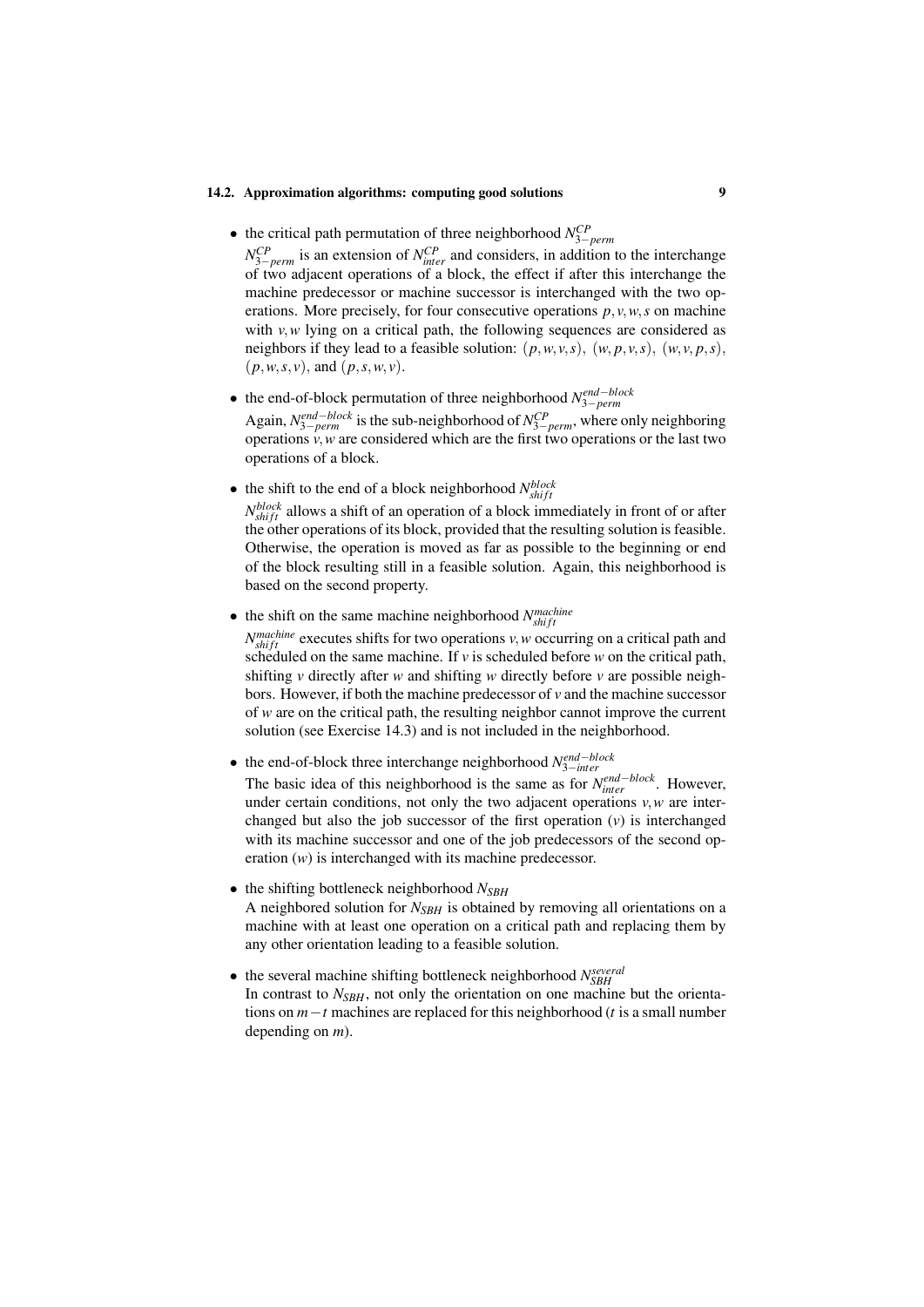Most of the presented neighborhoods change the processing order on only one machine. Only  $N_{3-inter}^{end-block}$  and  $N_{SBH}^{several}$  change orders on more than one machine.

For local search methods like iterative improvement, simulated annealing, and tabu search a choice for one of the above defined neighborhoods is sufficient to describe the search process. However, for genetic algorithms the situation is a bit more complex. Whereas the above neighborhoods may be used for mutations, also operators for the recombination have to be given. One possible realization of the recombination, which is somehow similar to the above defined neighborhoods is given as follows:

• recombination by interchanges  $R_{inter}^{random}$ 

Given two solutions  $S_1$  and  $S_2$  an offspring is constructed by repeating  $\lceil nm/2 \rceil$ times: select randomly an edge  $\{v, w\}$ ; if this edge is oriented in  $S_1$  and  $S_2$  in different ways, and if it belongs in  $S_1$  to a critical path, interchange *v* and *w* in  $S_1$ . The resulting solution  $S_1$  is the offspring.

Other realizations of the recombination rely on constructive heuristics for the job shop problem. The simplest one uses the priority driven heuristic presented in Subsection 14.2.1, which led to an active schedule:

• recombination by constructing active schedules  $R_{heur}^{active}$ Given two solutions  $S_1$  and  $S_2$  an offspring is constructed by a priority driven constructive heuristic using the following priority rule for the operations in  $\bar{C}$  $(\bar{C})$  is determined by the second possibility given in Subsection 14.2.1): choose the operation which starts first in  $S_1$  with probability  $(1 - \varepsilon)/2$ , the operation

other operations with probability  $\varepsilon$  ( $\varepsilon$  is a given small positive value).

which starts first in  $S_2$  with probability  $(1 - \varepsilon)/2$ , and randomly one of the

All the presented neighborhoods and recombination methods may be realized using the mixed graph representation of the job shop problem. However, there also exists local search methods, especially genetic algorithms, which use different representations. One of these representations based on a constructive heuristic and perturbation of the data will be given in the notes.

Combining one of the sketched versions of local search with one of the above defined neighborhoods leads to a suitable heuristic for solving the job shop problem. However, to get efficient methods often some variations or adaptions of the methods are useful. In the following, some variations or adaptions of local search methods proposed for the job shop problem are given.

• Iterative improvement:

This method stops in the first local optima and, therefore, evaluates in general only a few solutions. Thus, to make it somehow compatible to the other local search methods, a multi-start strategy (i.e., start the search for several different starting solutions) has to be applied.

• Simulated annealing: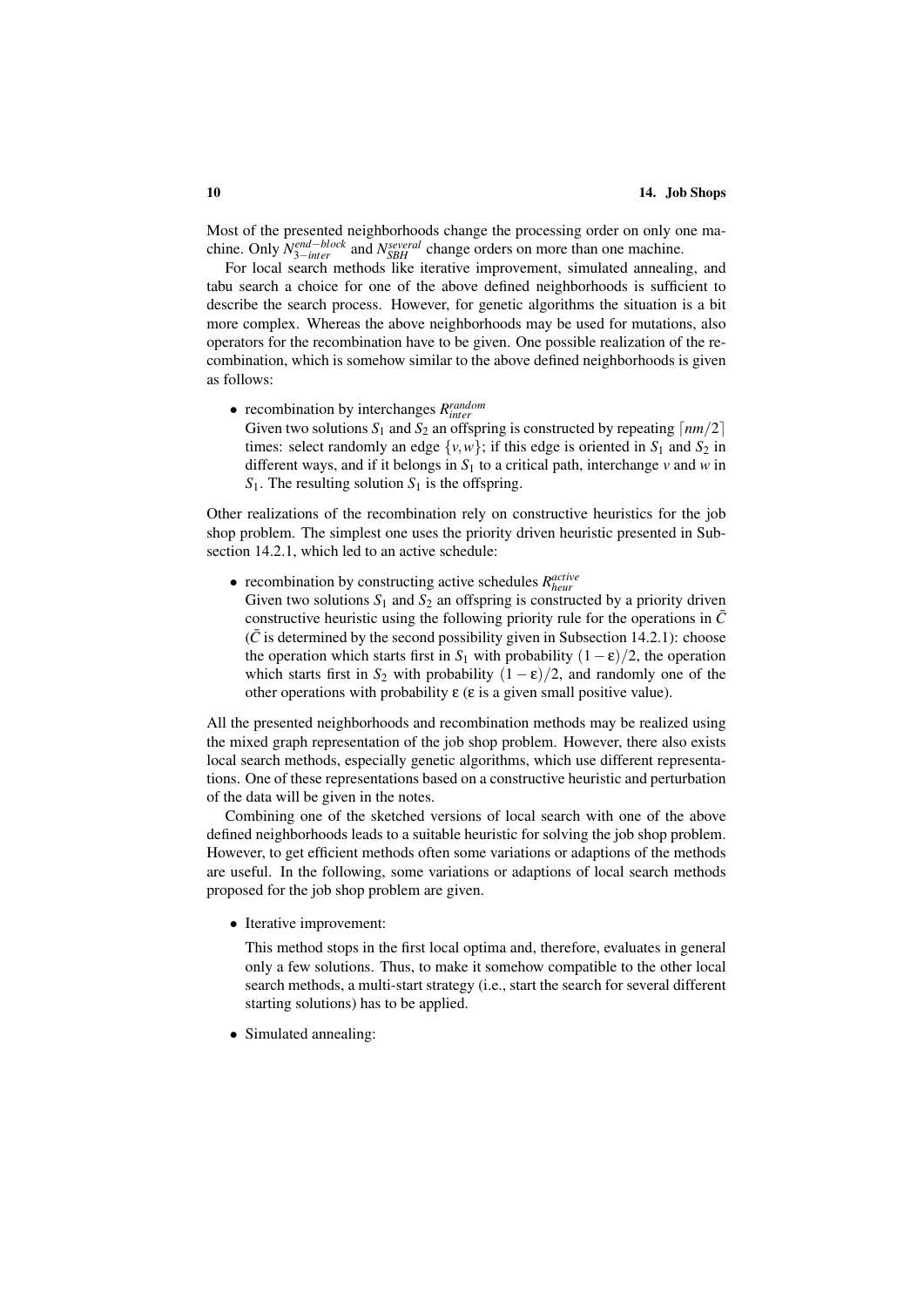Besides the 'pure' variant also backtracking strategies (after a certain number of iterations without improving the best found solution so far, move back to the best found solution and restart the search) or a combination with iterative improvement (do not evaluate a neighbor directly, but investigate its potential for the further search by applying (a few) iterations of iterative improvement to the neighbor before evaluating it) have been proposed.

• Tabu search:

For tabu search several variations have been proposed in the literature. The first type of variation depends on the definition of the tabu status. In general a list (tabu list) keeps track of the last *k* moves and the entries of the tabu list are used to define operators or solutions as tabu. On the one hand, the length of this list (*k*) may be fixed or may vary over time. On the other hand, the choice which operators/solutions are declared as tabu in dependence of the used operator may vary and also the strictness of the tabu status may be different (e.g. aspiration criteria).

Another variation of tabu search results from the incorporation of backtracking strategies. Here one can vary the conditions for a backtracking move (e.g. maximum number of moves without improving the best found solution), the choice for the solution where the search is restarted (e.g. the best solution), and the restart conditions (e.g. use the next best neighbor or use the same solution but with a different length of the tabu list).

Finally, within tabu search the search for the best non-tabu neighbor may be speeded up by replacing the exact evaluation of the objective value of neighbored solutions by quickly computed bounds on the change of the objective value.

• Guided local search:

Guided local search uses elements from tabu search and back tracking and was first applied to the job shop problem by Balas and Vazacopoulos. In each step, a neighborhood tree of solutions is constructed, where the current solution serves as root. For each node of the tree, a set of descendants is created by generating neighbored solutions using some neighborhood structure. After creating the tree, one of its best solutions is chosen as the new current solution and, thus, serves as the root of the next tree.

The main ingredient of guided local search is the construction of the neighborhood tree. Here the depth of the tree, the number of descendants per node, and the choice of the descendants play an important role. To bound the computation times, the depth and the number of descendants are kept small and the selection of descendants is based on lower bounds on the completion time of the neighboring solution and not on an exact evaluation of the makespan. Furthermore, within the generation process it is guaranteed that on a path to a node from the root, none of the neighborhood changes made is reversed.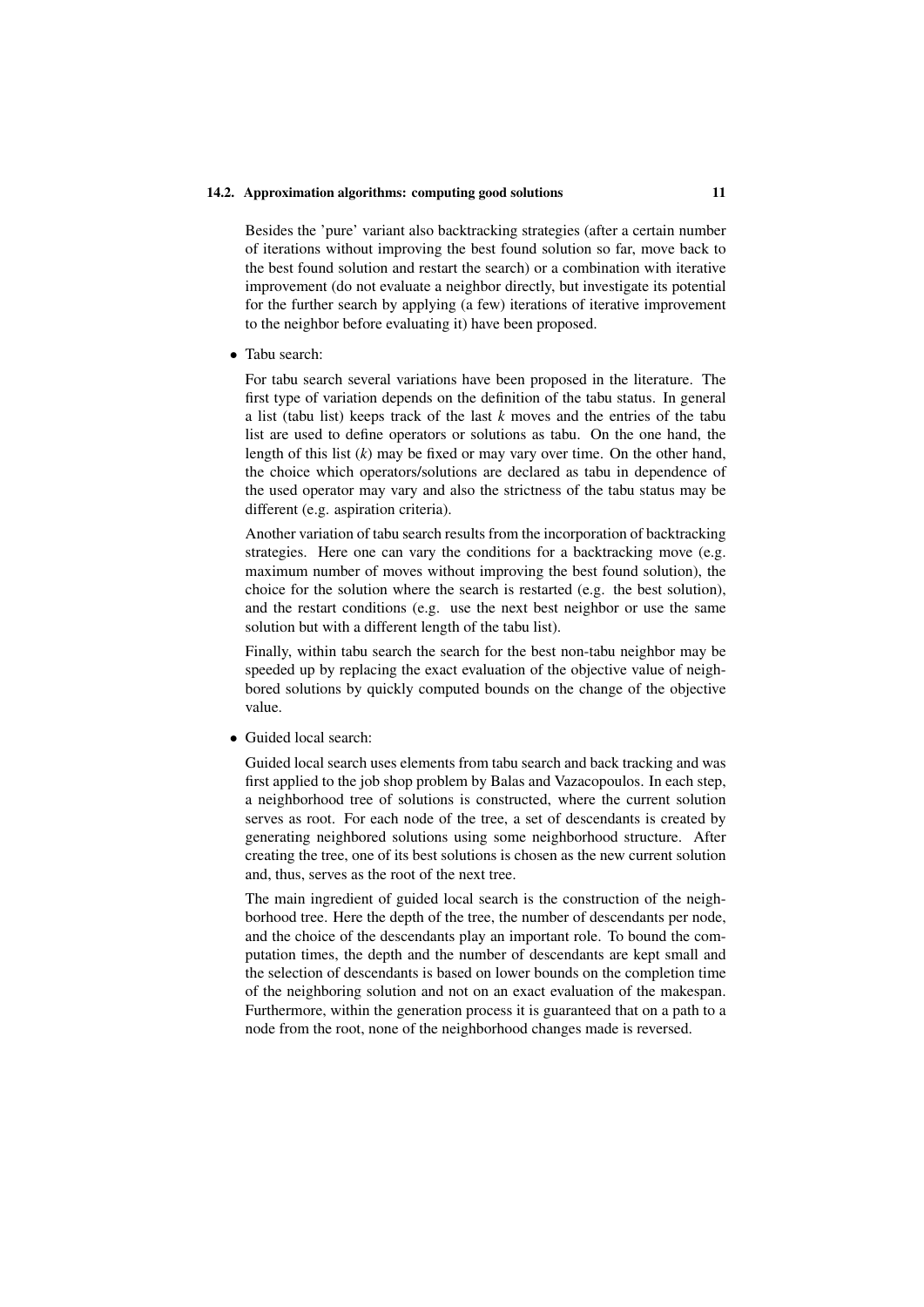• Genetic algorithms:

Several proposed genetic algorithms for the job shop problem incorporate other local search methods. In the simplest variants, the solutions generated by mutations and recombinations are locally optimized by iterative improvement or improved by fast versions of simulated annealing.

Other genetic algorithms used priority sequences for the machines as solution representation. For such a representation, a corresponding solution is achieved by applying some constructive heuristic based on priority rules. Somehow, these representations are similar to complete orientations. However, the main difference is that the set of sequences may not lead to a complete orientation since the resulting mixed graph may contain cycles. The advantage of the priority sequence based representation is that within the mutation and recombination process one does not have to deal with this feasibility question, since the application of the constructive heuristic acts as a repair mechanism. Some authors suggest that, after the application of the constructive heuristic, to replace the given priority sequence with the concrete sequences on the machines in the constructed schedule.

#### 14.2.3. Implementation

Many constructive heuristics for the job-shop problem rely on priority-based dispatching rules. A survey of these methods is given by Haupt [1989]. However, the quality of the solutions achieved by these methods is not very good and these methods are mostly just used within other methods, e.g., to calculate initial solutions.

The more successful constructive method, the shifting bottleneck heuristic, was proposed by Adams et al. [1988]. In their original version, in each iteration they re-optimize all machines from  $M_0$  three times in three cycles. In the first cycle the machines are rescheduled in the order they were inserted in  $M_0$  and in last two cycles the machines are rescheduled in the order of their maximum lateness in the previous cycle. Note, that these rescheduling operations of the machines can be seen as one neighborhood step in  $N_{SBH}$ , where the current schedule on the machine is replaced by its best neighbor. Applegate and Cook [1991] present a variation of this method by not fixing the number of cycles for the re-optimization but repeating this step until for no machine an improvement is obtained.

For the job shop problem a large number of different local search methods has been proposed in the literature. It starts with more or less basic versions of the different search methods using a single neighborhood.

- Aarts et al. [1994] test iterative improvement with neighborhoods  $N_{inter}^{CP}$  and *N end*−*block* <sup>3</sup>−*inter* .
- The first versions of simulated annealing are given by Matsuo et al. [1988] and van Laarhoven et al. [1992]. Matsuo et al. use neighborhood *N*<sup>*end−block*</sup> but incorporate also some features of iterative improvement. Van Laarhoven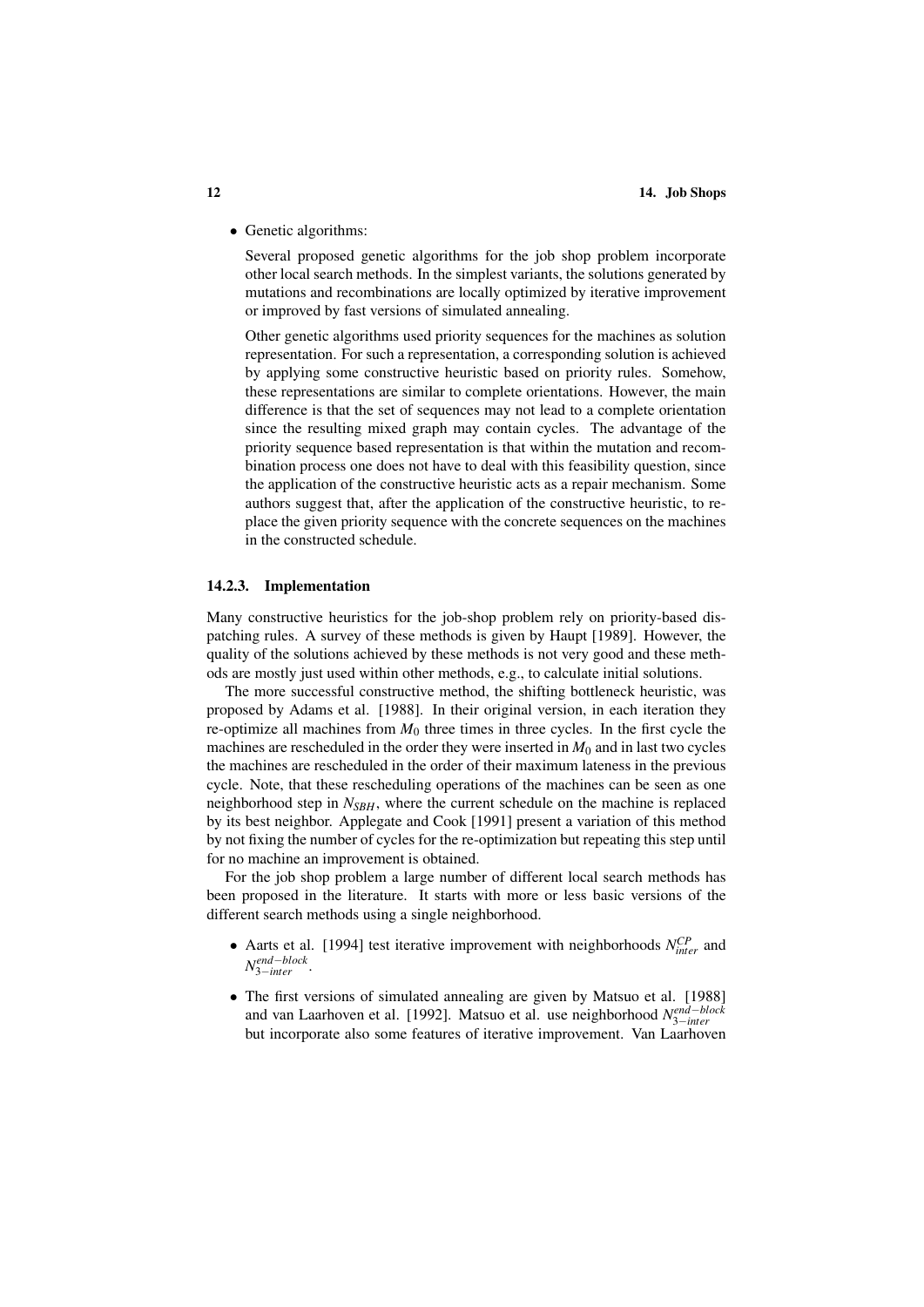et al. use neighborhoods  $N_{inter}^{CP}$  and  $N_{3-inter}^{end-block}$ .

- Tabu search was first applied by Dell'Amico and Trubian [1993] and Taillard [1994]. Dell'Amico and Trubian use neighborhoods  $N_{3-perm}^{end-block}$  and  $N_{shift}^{block}$  and a tabu list of variable length, whereas Taillard uses neighborhood *N CP inter* and tabu list of fixed length. Furthermore, Taillard does not estimate the makespan of all neighbored solutions exactly but uses lower bounds.
- Balas and Vazacopoulos [1998] proposed guided local search using the neighborhood  $N_{shift}^{machine}$ . They bound the size of the tree by limiting the number of descendants, by fixing part of the orientations, and by bounding the depth of the tree by a logarithmic function of the number of operations.
- The first genetic algorithms for the job shop problem were proposed by Davis [1985] and Falkenauer and Bouffouix [1991]. Both use priority sequences to represent solutions and a heuristic to produce a non-delay schedule from a given representations.

Besides these first, and often basic, local search approaches, various other, more elaborate, applications of local search to the job shop problem are given in the literature. Several of these approaches combine different local search methods or combine local search with the shifting bottleneck heuristic. For genetic algorithms besides the mentioned representation based on orientations or priority sequences, also other, less straightforward, representations have been proposed. E.g., Dorndorf and Pesch [1995] use a sequence of priority rules as representation. Using this sequence a schedule is built up by a simple priority driven heuristic, where in case of a conflict in the *i*-th iteration the priority rule on position *i* of the sequence is used to solve the conflict. Ponnambalam et al. [2001] present a comparative evaluation of different representations for genetic algorithms for the job shop problem. They compare operation-based, job-based, priority list-based, and priority rule-based representations and come to the conclusion that priority list-based representations lead to the best quality of the solutions and that operation-based representation lead to the smallest computation times.

An overview on the application of local search to the job shop problem can be found in, e.g., Vaessens et al. [1996], Anderson et al. [1997], and Jain and Meeran [1999]. Besides a description of methods, these overviews contain also computational comparisons between approaches. A general conclusion from these comparisons is that hybrid approaches (combination of different methods) are mostly superior to pure approaches. In the remaining of this section we shortly describe the basic ideas behind the three most successful local search approaches for the job shop problem.

Balas and Vazacopoulos [1998] combine the shifting bottleneck heuristic with their guided local search approach. In the basic version they realize the re-optimization step of the shifting bottleneck heuristic by their guided local search approach using the current partial schedule as initial solution. The best schedule obtained in this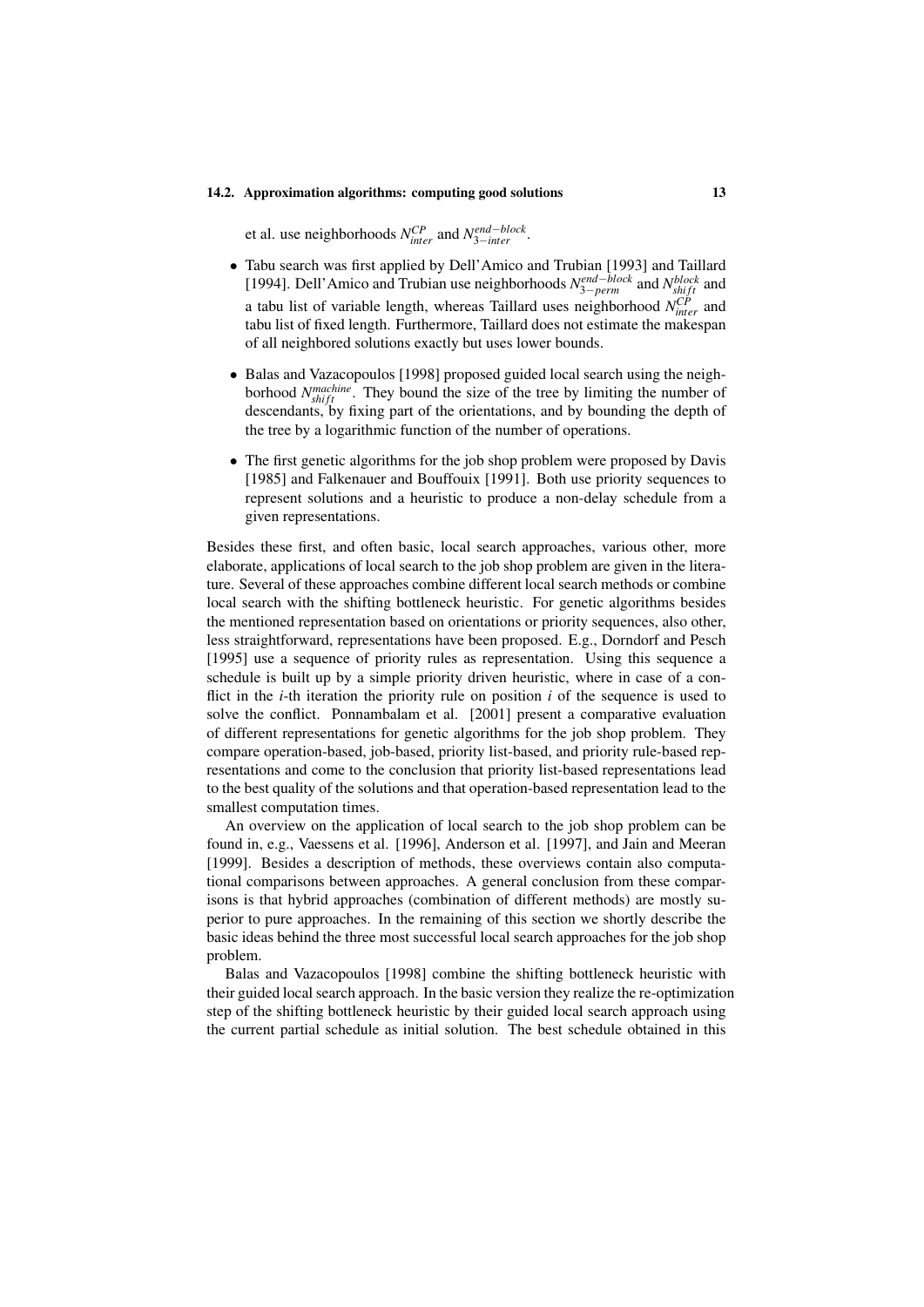processed is used to continue with the shifting bottleneck heuristic. Using the solution of this basic version as initial solutions two other variants are proposed. In the first, called *iterated guided local search*, iterations of re-optimization cycles are carried out until no improvement is found. Each cycle removes the orientation of one machine, applies guided local search for a limited number of trees, adds the removed machine again, and applies guided local search to the complete schedule for a limited number of trees. The second variant, called *reiterated guided local search*, uses the solution of the first variant as an initial solution and repeats a fixed number of cycles, solution of the first variant as an initial solution and repeats a fixed number of cycles, where the orientation of  $\sqrt{m}$  machines (randomly chosen) are removed, guided local search with a limited number of trees is applied to the resulting partial schedule, and the removed machines are added back by applying the basic version of the method.

Pezzella and Merelli [2000] also use elements from the shifting bottleneck heuristic and combine them with tabu search elements. The initial solution is achieved by a standard shifting bottleneck heuristic. Afterwards tabu search is applied using as neighborhood the neighborhood  $N_{inter}^{CP}$  extended by some further neighbors achieved via shifts within blocks. Within the tabu search approach again an element of the shifting bottleneck heuristic is used: every time a new best solution has been found, a re-optimization as within the shifting bottleneck heuristic is applied to all machines involved in the critical path.

The third, and at the moment the best, approach is given by Nowicki and Smutnicki [1996]. Their approach is a tabu search approach using backtracking and the underlying neighborhood is  $N_{inter}^{send-block}$ . Each time a certain number of iterations yield no improvement to the best solution found, the method restarts from the best solution found with a different neighborhood move. Furthermore, if from one solution all possible restarts have been carried out, this best solution is no longer used for restarts, but the former best solution will act as base for the restarts.

#### Exercises

14.1. Give an instance of the job shop problem, where no optimal schedule is a nondelay schedule.

14.2. Show that reversing the orientation of an edge on a critical path of a feasible solution leads again to a feasible solution.

14.3. For the neighborhood  $N_{shift}^{machine}$  solutions resulting from shifts for operations *v*,*w*, where both the machine predecessor of *v* and the machine successor of *w* are on the critical path cannot improve the given solution.

#### 14.3. Approximation algorithms: geometric results

As was true for both open shops and flow shops, it is possible to derive a surprisingly strong result for the job shop problem using the vector sum theorem, which was proved in Chapter 12. The bound on the absolute error of the approximation algorithm will not be as good as it was for the flow shop problem, but it retains the crucial property: the absolute error is independent of the number of jobs, *n*, and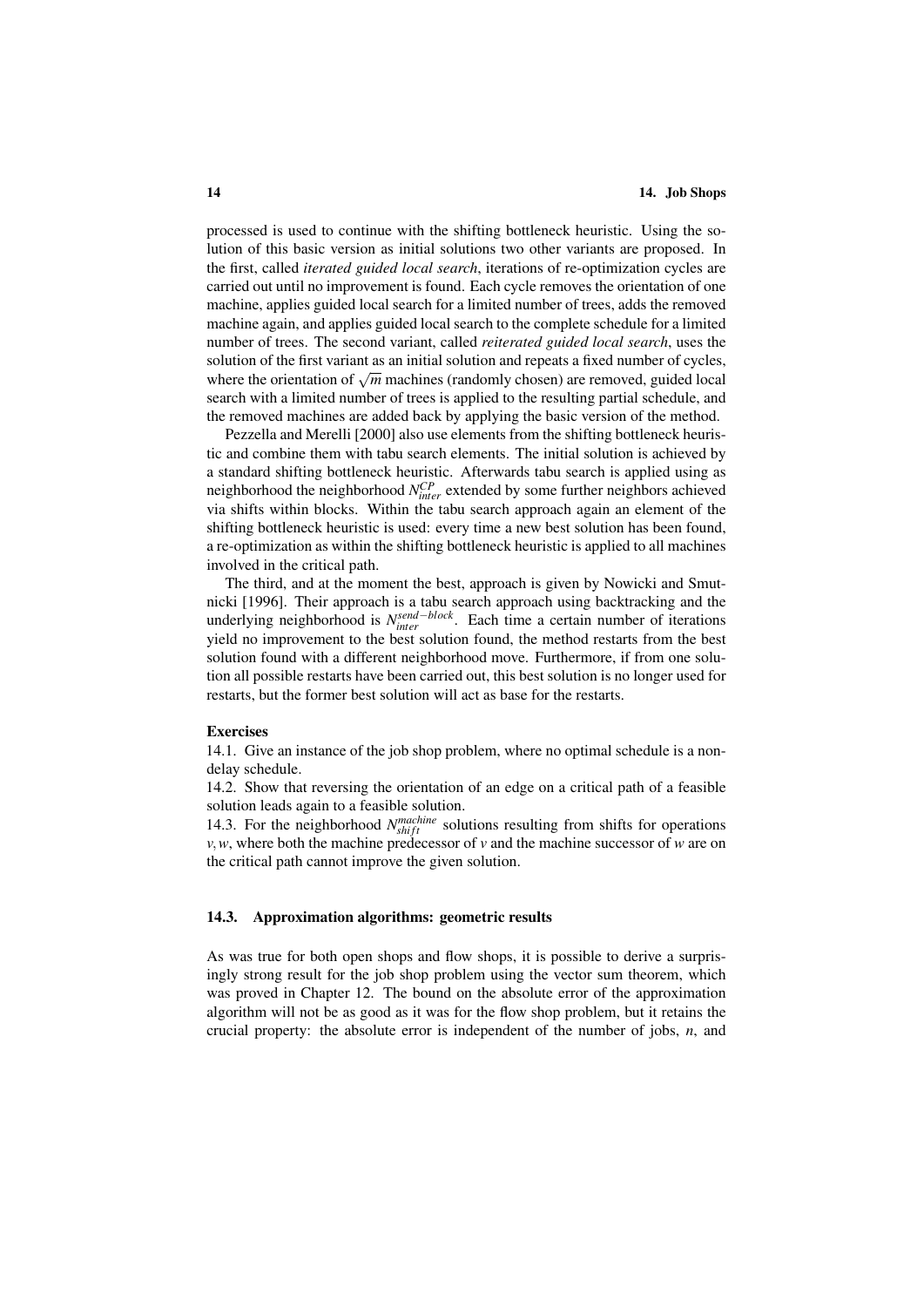#### 14.3. Approximation algorithms: geometric results 15

is bounded by a function of the number of machines, *m*, the maximum number of operations of a job,  $\mu_{\text{max}} = \max_j \mu(j)$ , and the maximum processing time of an operation,  $p_{\text{max}} = \max_{h, i} p_{hi}$ . More precisely, we will prove the following result, due to Sevast'janov [1986].

# **Theorem 14.1.** *For any instance of J* $||C_{\text{max}}$ *, a schedule of length at most*  $C_{\text{max}}^*$  +  $O(m\mu_{\max}^3 p_{\max})$  *can be found in polynomial time.*

This theorem is significantly more difficult to prove than Theorem 13.3, the analogous result for flow shop scheduling. In fact, we will only prove that it holds under certain assumptions about the input. We assume that each job has the same number of operations and that each machine has the same load; that is,  $\mu(j) = \mu$  for each *J<sub>j</sub>* and, if  $\Pi_i = \sum_{i(h,j)=i} p_{hj}$  and  $\Pi_{\text{max}} = \max_i \Pi_i$ , then  $\Pi_i = \Pi_{\text{max}}$  for each  $M_i$ . The algorithm will deliver a schedule of length  $\Pi_{\text{max}} + O(m\mu^3 p_{\text{max}})$ . Any instance can be modified to one satisfying these assumptions, without increasing the bound guaranteed; but this extension is left to the reader (see Exercise 14.4).

Since the proof is rather intricate, we will describe the main ideas before proceeding to the details. Focus on the set of the *h*th operations of jobs that must be performed on machine  $M_i$ , and let  $\Pi_{hi}$  denote their total processing time. The key step in the algorithm will be to order the jobs in such a way that, for any *r* consecutive jobs, the total processing time of their operations that belong to this set is approximately equal to  $(r/n)\prod_{hi}$ . Note that a job need not have its *h*th operation on  $M_i$ , in which case it contributes 0 to the total. For simplicity of notation, assume that the jobs are indexed in this order.

We will use the ordering to partition the job set into  $n/r$  sets of  $r$  consecutive jobs each. The value of *r* will be chosen so as to ensure that the proposed schedule is feasible on the one hand and sufficiently short on the other hand; for the time being, simply assume that *n*/*r* is integral. Call the job set  $\{J_{(g-1)r+1},..., J_{gr}\}$  *group g*, for  $g = 1, ..., n/r$ .

The schedule for  $M_i$  will consist of a sequence of  $n/r + \mu - 1$  *blocks* (cf. Figure 14.4). In the first block, we schedule the first operations of the jobs in group 1 that must go on  $M_i$ ; in the second block, there are first operations from group 2 and second operations from group 1; and so on. A typical block *b* contains first operations from group *b*, second operations from group *b* − 1, up to  $\mu$ th operations from group  $b - \mu + 1$ . The last group does not start its first operations until block  $n/r$ , and thus finishes only in block  $n/r + \mu - 1$ .

Note that, for any  $b$  ( $b = 1, ..., n/r + \mu - 1$ ) and  $j$  ( $j = 1, ..., n$ ), there is at most one machine that processes an operation of  $J_j$  in its *b*th block. Now consider the total processing time in block *b* on  $M_i$ , with  $\mu \le b \le n/r$ . The ordering ensures that the *h*th operations from group  $b - h + 1$  that go on  $M_i$  total roughly  $(r/n)\Pi_{hi}$ , for  $h = 1, ..., \mu$ . These sum, even more roughly, to  $(r/n)\sum_{h=1}^{u} \Pi_{hi} = (r/n)\Pi_i = (r/n)\Pi_{\text{max}}$ . However, this calculation does not apply to, for example, the second block, which contains only first and second operations, summing roughly to  $(r/n)(\Pi_{1i} + \Pi_{2i})$ . We correct this by adding idle time to certain blocks: for each block without *h*th operations, we introduce idle time of total length  $(r/n)\Pi_{hi}$ . For example, in the second block we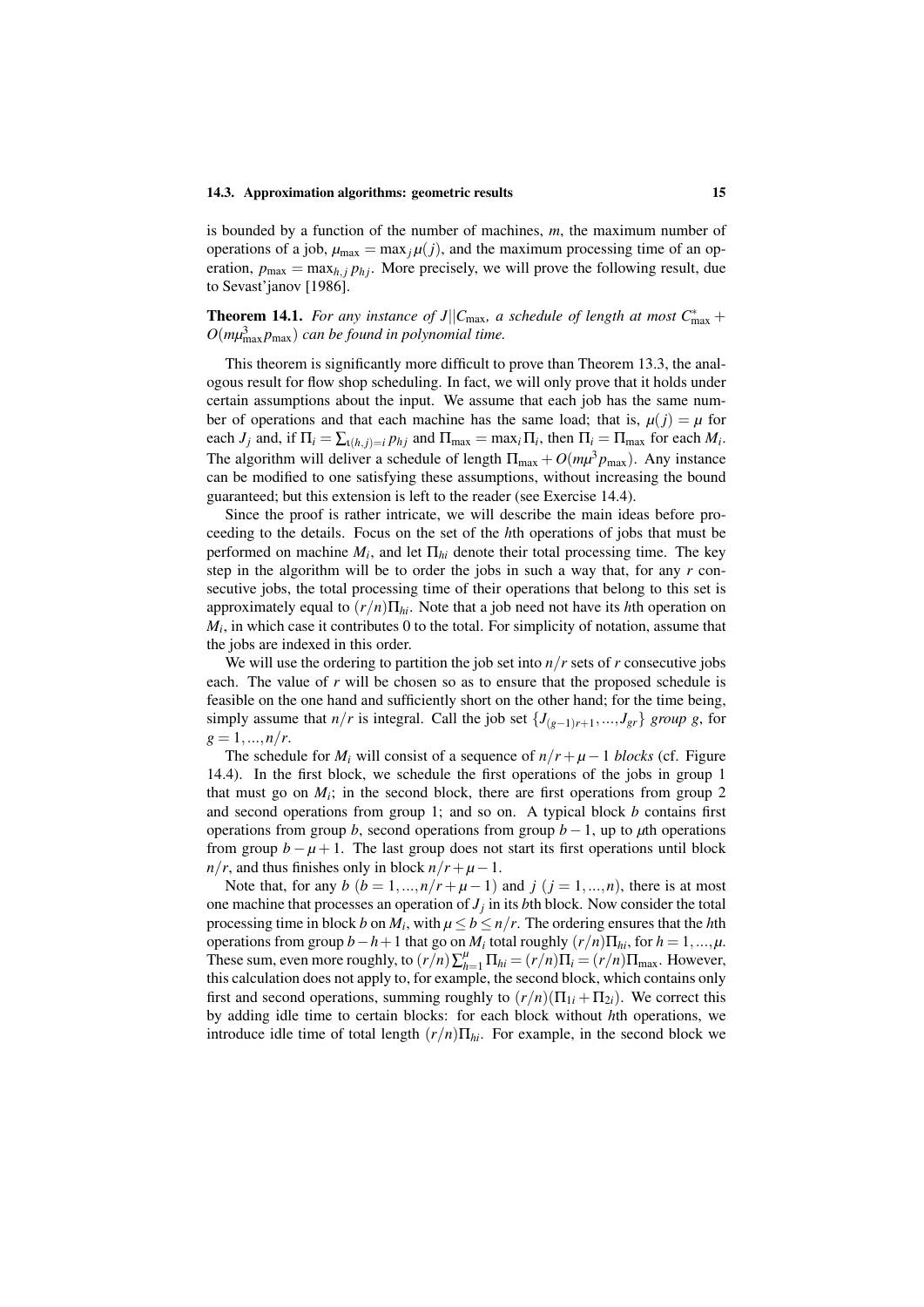

Figure 14.4. Schedule for *Mi*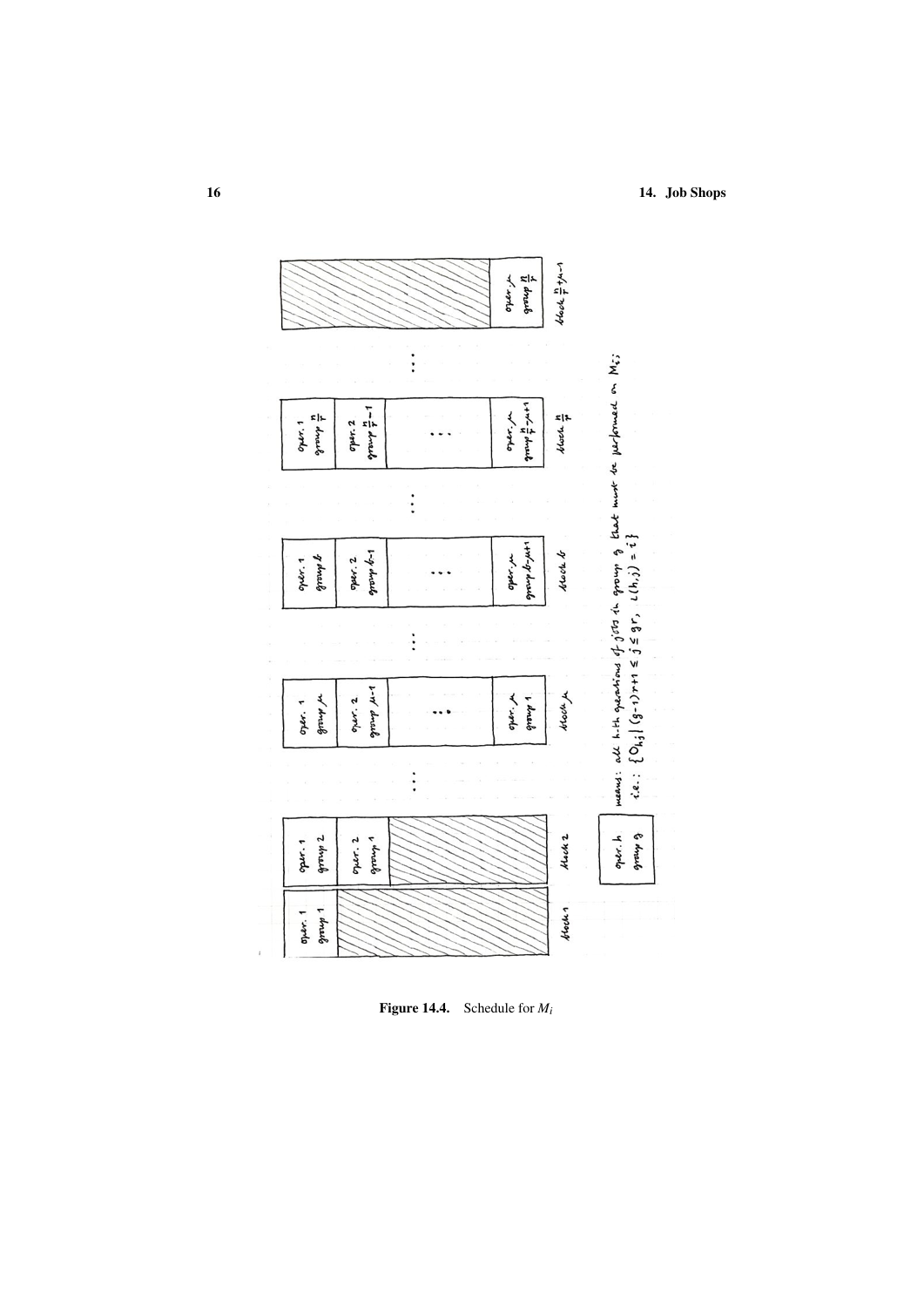#### 14.3. Approximation algorithms: geometric results 17

introduce idle time totaling  $(r/n)\sum_{h=3}^{M} \prod_{hi}$ . As a result, the length of each block on each machine is roughly equal to  $(r/n)\Pi_{\text{max}}$ .

An intuitive interpretation of this schedule is that we try to group the jobs so that their operations can be synchronized and pipelined. The synchronization is achieved because each block takes roughly the same amount of time on each machine, and the pipelining is achieved because the starting times of the jobs are staggered by groups. What is the length of this schedule? Since each block is roughly of length  $(r/n)\Pi_{\text{max}}$ , and there are  $n/r + \mu - 1$  blocks, we get a schedule of length

$$
\Pi_{\text{max}} + \frac{r}{n}(\mu - 1)\Pi_{\text{max}}.\tag{14.2}
$$

Unfortunately, there is a difference between blocks of roughly equal length, and blocks of equal length. The main problem with roughly equal length blocks is that it is possible that two consecutive operations of the same job are done simultaneously or even out of order. For example, block  $b$  on  $M_i$  may end somewhat later than block  $b+1$  starts on  $M_{i'}$ . If  $O_{hj}$  is scheduled late within block *b* on  $M_i$  and  $O_{h+1,j}$ is scheduled early within block  $b + 1$  on  $M_{i'}$ , then  $O_{h+1,j}$  may start before  $O_{h,j}$  is completed. This can be fixed by paying attention to the order in which the operations are performed within a block. We will subdivide each block into *r phases*, and guarantee that all of the operations of the same job are scheduled within the same phase of subsequent blocks. As long as *r* is large enough, two operations of a job will not overlap. In fact, we will choose *r* to be roughly equal to  $nm\mu^2 p_{\text{max}}/\Pi_{\text{max}}$ . If this is substituted into expression (14.2) for the schedule length, we get the claimed result.

After this motivation, giving the proof is just a matter of writing out the precise equations and bounds that correspond to the intuition. We first make explicit the properties of the desired ordering of the jobs. The following notation for the processing times will be convenient:

$$
p_{hj}^{i} = \begin{cases} p_{hj} & \text{if } \mathfrak{t}(h,j) = i, \\ 0 & \text{otherwise.} \end{cases}
$$

**Lemma 14.2.** *For any instance of J*|| $C_{\text{max}}$ *, a permutation*  $\pi$  *of*  $\{1, ..., n\}$  *such that* 

$$
\frac{k}{n}\Pi_{hi} - m\mu p_{\max} \le \sum_{j=1}^k p_{h\pi(j)}^i \le \frac{k}{n}\Pi_{hi} + m\mu p_{\max}, h = 1, ..., \mu, i = 1, ..., m, k = 1, ..., n,
$$

*can be found in polynomial time.*

*Proof.* This is a straightforward corollary of Theorem 12.4. For  $j = 1, ..., n$ , let *v*<sub>j</sub> be the  $(m\mu)$ -dimensional vector with components  $p_{hj}^i - (\Pi_{hi}/n)$  (  $h = 1,...,\mu$ ,  $i = 1, ..., m$ ). By definition,  $\sum_{j=1}^{n} p_{hj}^{i} = \prod_{hi}$  for all *h* and *i*, so that  $\sum_{j=1}^{n} v_j = 0$ . Since  $||v_j|| \leq p_{\text{max}}$ , Theorem 12.4 implies that a permutation  $\pi$  can be found in polynomial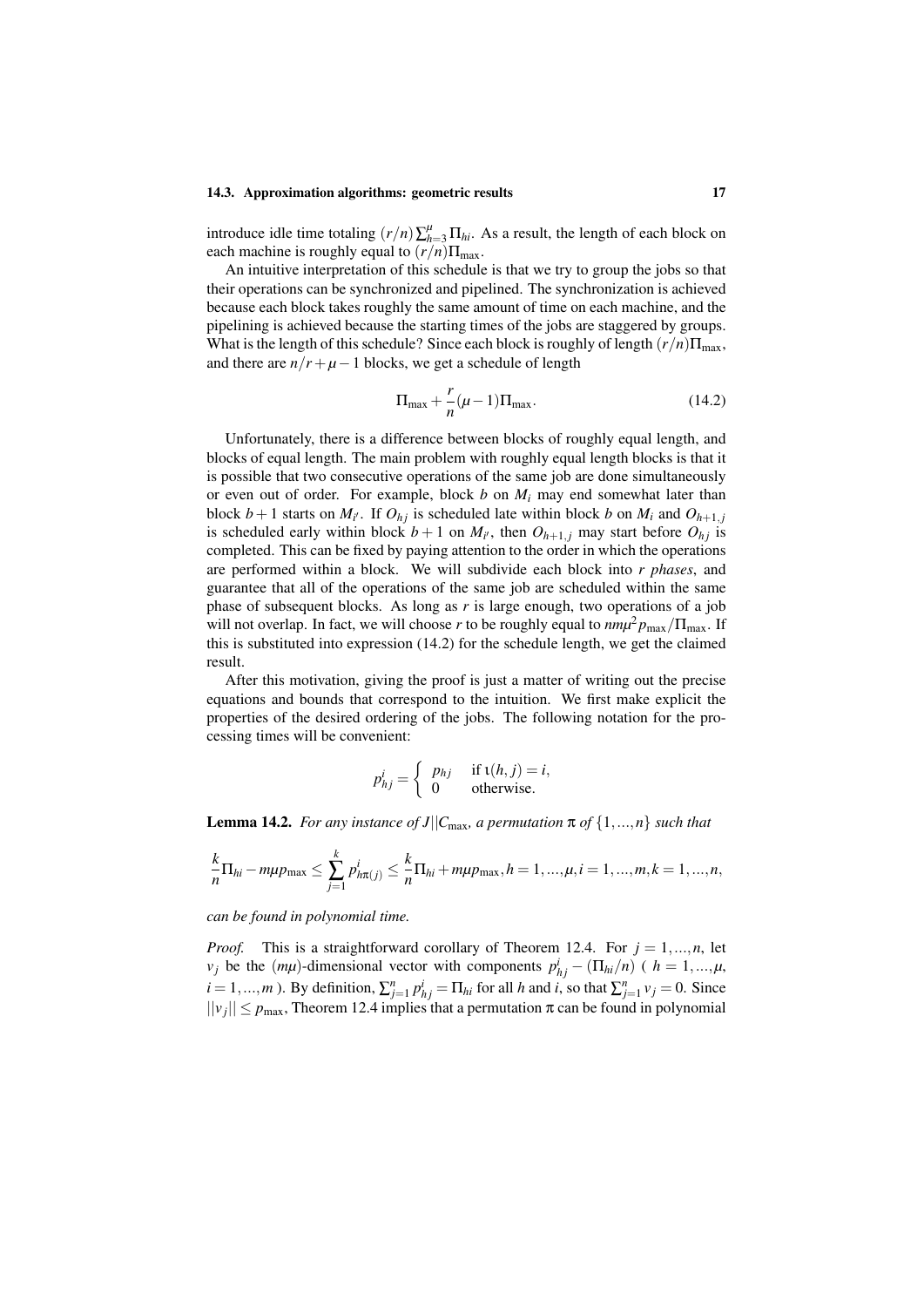time such that

$$
-m\mu p_{\max} \leq \sum_{j=1}^k p_{h\pi(j)}^i - \frac{k}{n} \Pi_{hi} \leq m\mu p_{\max}, h = 1, ..., \mu, i = 1, ..., m, k = 1, ..., n.
$$

This is equivalent to the statement of the lemma.  $\Box$ 

We will use this permutation  $\pi$  to construct the schedule. For simplicity of notation, we reindex the jobs so that the identity permutation satisfies the property stated in the lemma. Focus on block *b* on *M<sup>i</sup>* . Recall that this block consists of the *h*th operations from group *b*−*h*+1 that go on *M<sup>i</sup>* , where *h* ranges over all or part of the set  $\{1,..., \mu\}$  (cf. Figure 14.4). Recall also that group *b*−*h*+1 consists of the jobs  $J_{(b-h)r+1}, J_{(b-h)r+2}, \ldots, J_{(b-h+1)r}$ . Hence, the operations processed in block *b* on *M<sub>i</sub>* are contained in the following matrix:

$$
\begin{bmatrix}\nO_{1,(b-1)r+1} & O_{1,(b-1)r+2} & \dots & O_{1,br} \\
O_{2,(b-2)r+1} & O_{2,(b-2)r+2} & \dots & O_{2,(b-1)r} \\
\vdots & \vdots & \vdots & \vdots \\
O_{\mu,(b-\mu)r+1} & O_{\mu,(b-\mu)r+2} & \dots & O_{\mu,(b-\mu+1)r}\n\end{bmatrix}
$$
\n(14.3)

To make things precise, we note that, for a given block index  $b(1 \leq b \leq n/r + 1)$  $\mu - 1$ , the operation index *h* ranges from max $\{1, b - n/r + 1\}$  to min $\{\mu, b\}$ . An illegitimate value of *h* implies a group index *g* outside the range  $\{1, ..., n/r\}$  and a job index outside the range  $\{1,...,n\}$ .

Phase *s* of block *b* will contain the operations in column *s* of matrix (14.3), for  $s = 1, \ldots, r$ . The schedule for this phase on  $M_i$  is formed by considering the operations in column *s* in order of increasing row index *h*. If such an operation  $O_{hj}$  is not on  $M_i$ or, in other words, if  $p_{hj}^i = 0$ , then continue to the next operation in the column. If an operation  $O_{hi}$  is undefined or, in other words, if *h* is outside its range, then let  $M_i$ be idle for  $\Pi_{hi}/n$  units of time. Otherwise, schedule  $O_{hj}$  on  $M_i$ .

This completes the description of the schedule. We now have to show that it is a feasible schedule, and that its length is within the claimed bound. The following lemma is the key to both propositions. Let *z* denote the total number of phases of the schedule, i.e.,  $z = r(n/r + \mu - 1) = n + r(\mu - 1)$ , and let  $C_i$  denote the time at which the first *t* phases of the schedule are completed on *M<sup>i</sup>* .

Lemma 14.3. *The schedule described above satisfies*

$$
\frac{t}{n}\Pi_{\max} - m\mu^2 p_{\max} \le C_{it} \le \frac{t}{n}\Pi_{\max} + m\mu^2 p_{\max}, i = 1, ..., m, t = 1, ..., z.
$$

*Proof.* Focus on a machine  $M_i$  and a phase *t*. To obtain these bounds on  $C_i$ , we first fix  $h$  ( $1 \le h \le \mu$ ) and compute the total time allocated to  $M_i$  during the first *t* phases, either to process *h*th operations or to be idle whenever *h* is outside the range induced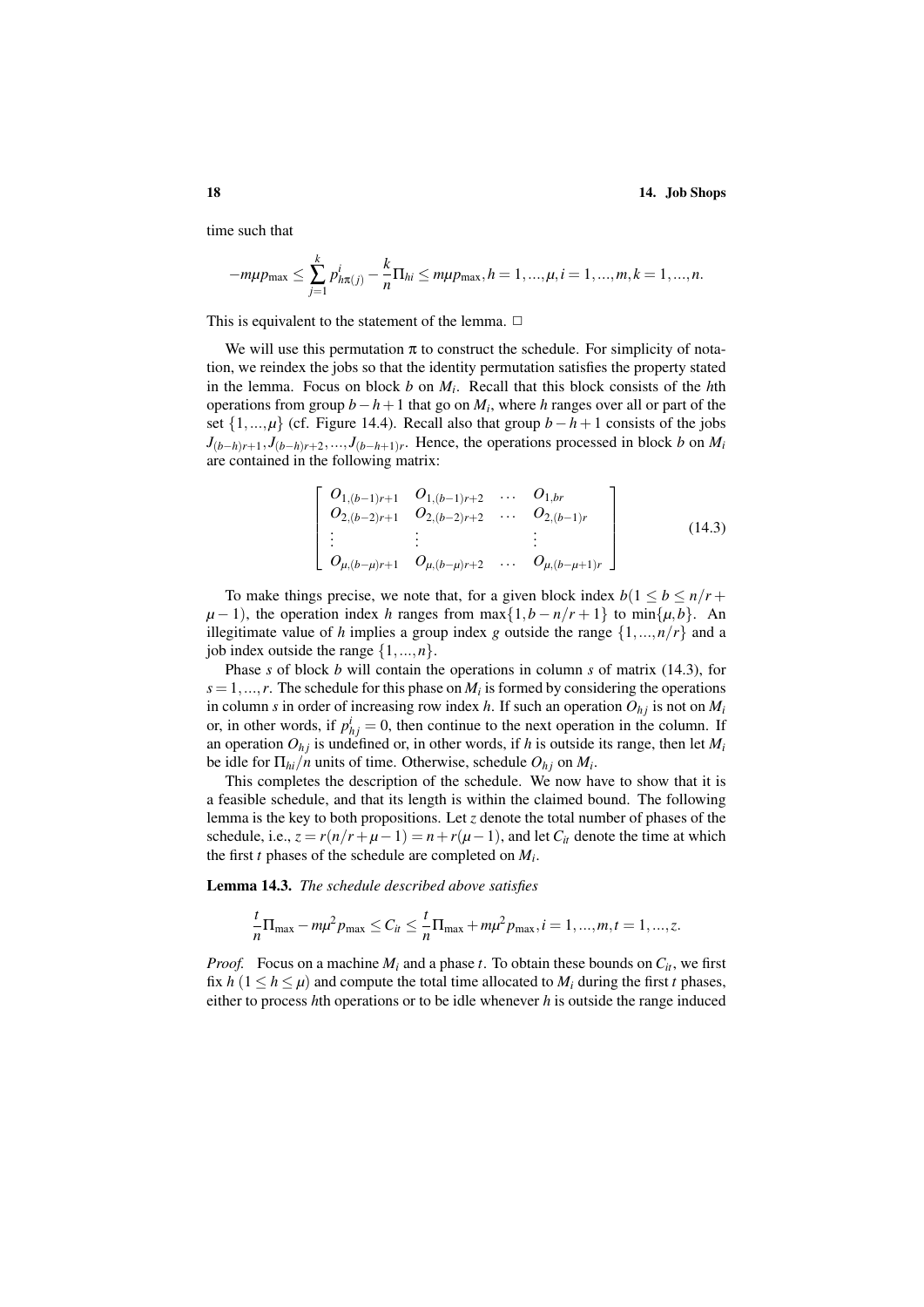#### 14.3. Approximation algorithms: geometric results 19

by the phase value. Let us extend the notation  $p_{hj}^{i}$  to include these idle periods:

$$
p_{hj}^{i} = \begin{cases} p_{hj}^{i} & \text{if } O_{hj} \text{ is defined,} \\ \Pi_{hi}/n & \text{otherwise.} \end{cases}
$$

It is easily seen from the above matrix that the (possibly undefined) *h* th operation that is slated for phase 1 is  $O_{h,(1-h)r+1}$ . Thus, the total time (both processing and idle) associated with  $h$ th operations on  $M_i$  during the first  $t$  phases is given by  $\sum_{j=(1-h)i}^{(1-h)r+t}$  $j = (1-h)r+1$   $p_{hj}^i$ . Suppose that *t*<sup>'</sup> of these phases correspond to undefined operations, and that the remaining  $t - t'$  correspond to legitimate operations (though not necessarily on  $M_i$ ). We consider their contributions to this sum separately. Each of the former contributes an idle period of length  $\Pi_{hi}/n$ , which sum to  $t'\Pi_{hi}/n$ . The latter phases correspond to the first  $t - t'$  jobs, and Lemma 14.2 implies that these sum to within  $m\mu p_{\text{max}}$  of  $(t - t')\prod_{hi}/n$ . We see that

$$
\frac{t}{n}\Pi_{hi}-m\mu p_{\max}\leq \sum_{j=(1-h)r+1}^{(1-h)r+t}p_{hj}^i\leq \frac{t}{n}\Pi_{hi}+m\mu p_{\max}.
$$

Summing these inequalities over all possible *h*, we get

$$
C_{it} = \sum_{h=1}^{\mu} \sum_{j=(1-h)r+1}^{(1-h)r+t} p_{hj}^{i} \ge \sum_{h=1}^{\mu} \left( \frac{t}{n} \Pi_{hi} - m\mu p_{\text{max}} \right) = \frac{t}{n} \Pi_{\text{max}} - m\mu^{2} p_{\text{max}}
$$

and

$$
C_{it} = \sum_{h=1}^{\mu} \sum_{j=(1-h)r+1}^{(1-h)r+t} p_{hj}^{i} \leq \sum_{h=1}^{\mu} \left( \frac{t}{n} \Pi_{hi} + m\mu p_{\max} \right) = \frac{t}{n} \Pi_{\max} + m\mu^{2} p_{\max}.
$$

In order to ensure feasibility of the schedule, we choose *r* so large that, irrespective of the machine, phase  $br + s$  finishes no later than phase  $(b+1)r + s$  starts. In other words, we want to guarantee that  $C_i \leq C_{i',t+r-1}$  for any pair  $(M_i, M_{i'})$  and any *t* ( $t = 1, \ldots, z - r$ ). By Lemma 14.3, it suffices to make sure that

$$
\frac{t}{n}\Pi_{\text{max}} + m\mu^2 p_{\text{max}} \le \frac{t+r-1}{n}\Pi_{\text{max}} - m\mu^2 p_{\text{max}}
$$

or, equivalently,

$$
2m\mu^2 p_{\max} \leq \frac{r-1}{n} \Pi_{\max}.
$$

Therefore, if we set  $r = lc2nm\mu^2 p_{max}/\Pi_{max} r c + 1$ , then we get a feasible schedule. As for the length of this schedule, we substitute this value of *r* into the upper